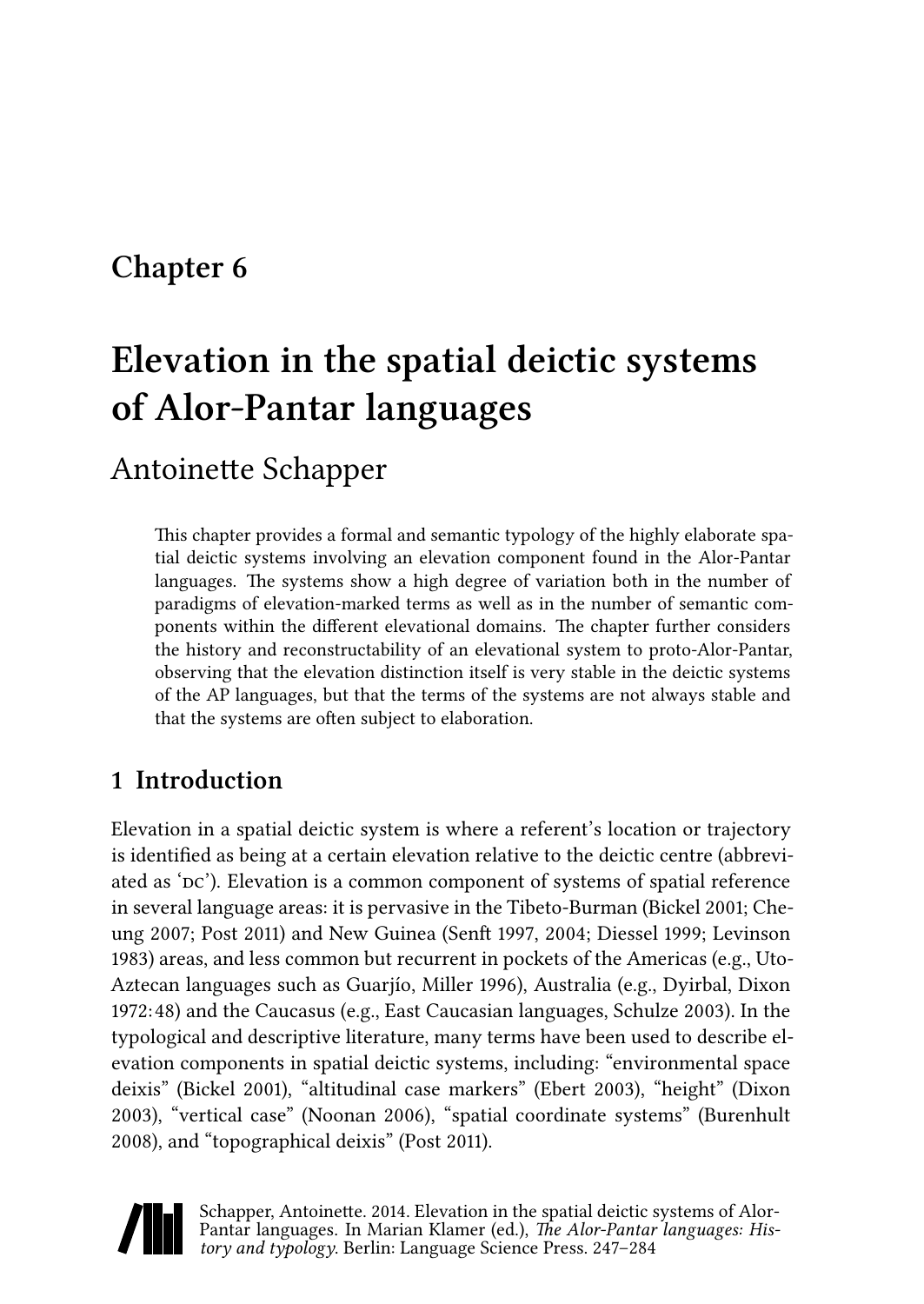#### *Antoinette Schapper*

In this chapter I further the typological study of spatial deictic systems with an elevation component by surveying the elevation-expressing terms in Alor-Pantar (AP) languages. Every AP language possesses elevation-expressing terms in at least two domains: (i) set of motion verbs (labelled here "elevational motion verbs") expressing that a trajectory is at a certain elevation relative to the deictic centre (go up, come down, go across, etc.), and (ii) set of non-verbal items (generically referred to here as "elevationals") expressing that a location is at a certain elevation relative to the deictic centre. The synchronic part of this chapter focuses on the use and function of the second of these sets and any additional elevational sets a language might have. These items show much morphosyntactic variation, in contrast to elevational verbs which have near-identical distributions across the AP languages.<sup>1</sup> I further consider the history and reconstructability of an elevational system to proto-Alor-Pantar, observing that the elevation distinction itself is very stable in the deictic systems of the AP languages, but that the terms of the systems are not always stable and that the systems are often subject to elaboration.

The chapter is structured as follows. In § [2](#page-1-0), I set out the terminology and conventions that I will use in describing the elevational systems. In § [3,](#page-4-0) I describe the elevational systems of seven AP languages. For each language I discuss the number of elevation terms in the system, both within and across paradigms which contain elevation-marked terms. I highlight the variation that exists in the elaboration of the systems as well as in the morpho-syntactic behaviour of the items in the individual systems. In § [4,](#page-23-0) I turn to the history of AP elevational systems. Using data from eleven AP languages, I reconstruct the proto-AP elevational system and look at how different languages have expanded and complicated the inherited system. § [5](#page-31-0) concludes the discussion and considers briefly the potential typological significance of AP elevational systems. All data is cited in a unified transcription in order to avoid confusion due to different orthographic practices for different languages. The sources for the data cited are given throughout the text of the chapter, but are also summarized in the 'Sources' section before the References.

### <span id="page-1-0"></span>**2 Terminological preliminaries**

The various labels that we saw in the previous section are indicative of the lack of standardized terminology to describe deictic systems with an elevational com-

 $^{\rm 1}$  Note that I do not deal with how elevation terms are influenced by pragmatic and other contextual factors or by ultimate orientation effects (see [Schapper 2012](#page-36-4) for discussion of some of these effects in two Timor-Alor-Pantar languages).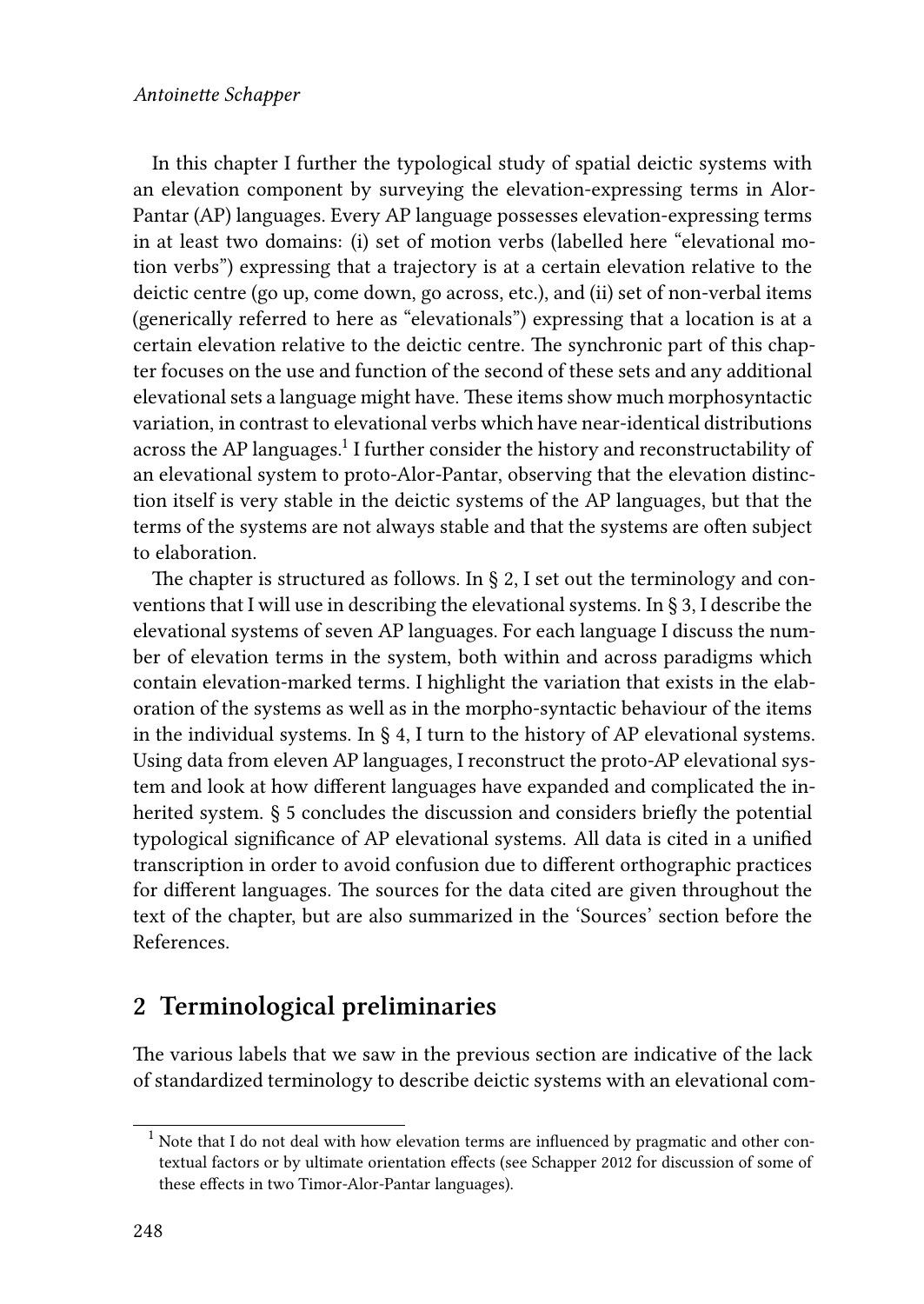ponent. In this section, I define the terminology for the different categories we encounter to be used throughout this chapter.

Of primary importance are the labels given to elevational heights. I distinguish three heights of elevation in basic glosses, as set out in([1\)](#page-2-0). I avoid terms such as "below", "above", etc. as used by other authors, since these are typically relational terms whose locative reference does not hinge on a speech participant (speaker and/or addressee). For instance, in the sentence *The cat is below the chair*, the position of speech participants does not have any impact on the locative relation between the cat and the chair.

<span id="page-2-0"></span>(1) 'high': refers to any location situated *up(ward of)* the deictic centre; 'low': refers to any location situated *down(ward of)* the deictic centre; 'LEVEL': refers to any location situated *level* with the deictic centre.

There are very different ways in which an entity can be 'HIGH', 'LOW' or 'LEVEL' relative to the deictic centre. The most sophisticated typology of this is set out in [Burenhult \(2008\).](#page-35-6) He identifies three kinds of systems([Burenhult 2008:](#page-35-6) 110-111) (see Table [1\)](#page-2-1).

<span id="page-2-1"></span>Table 1: Types of spatial coordinate system [\(Burenhult 2008:](#page-35-6)110-111).

| Global<br>elevation      | projects general search domains above or below the<br>level of the deictic centre, with an axis from the deic-<br>tic centre to the referent can but need not be strictly<br>vertical (e.g., there anywhere above, below, etc.)                       |
|--------------------------|-------------------------------------------------------------------------------------------------------------------------------------------------------------------------------------------------------------------------------------------------------|
| Verticality              | projects very narrow search domains along a truly<br>vertical axis running at a right angle through<br>the deictic centre, invoking a sense of exactly<br>above/overhead or below/underneath (e.g., there<br>straight up, there directly below, etc.) |
| Geophysical<br>elevation | projects search domains which restrict themselves<br>to elevation as manifested in features of the geo-<br>physical environment and are not used to refer to<br>the vertical dimension in general (e.g., there uphill,<br>there downstream, etc.)     |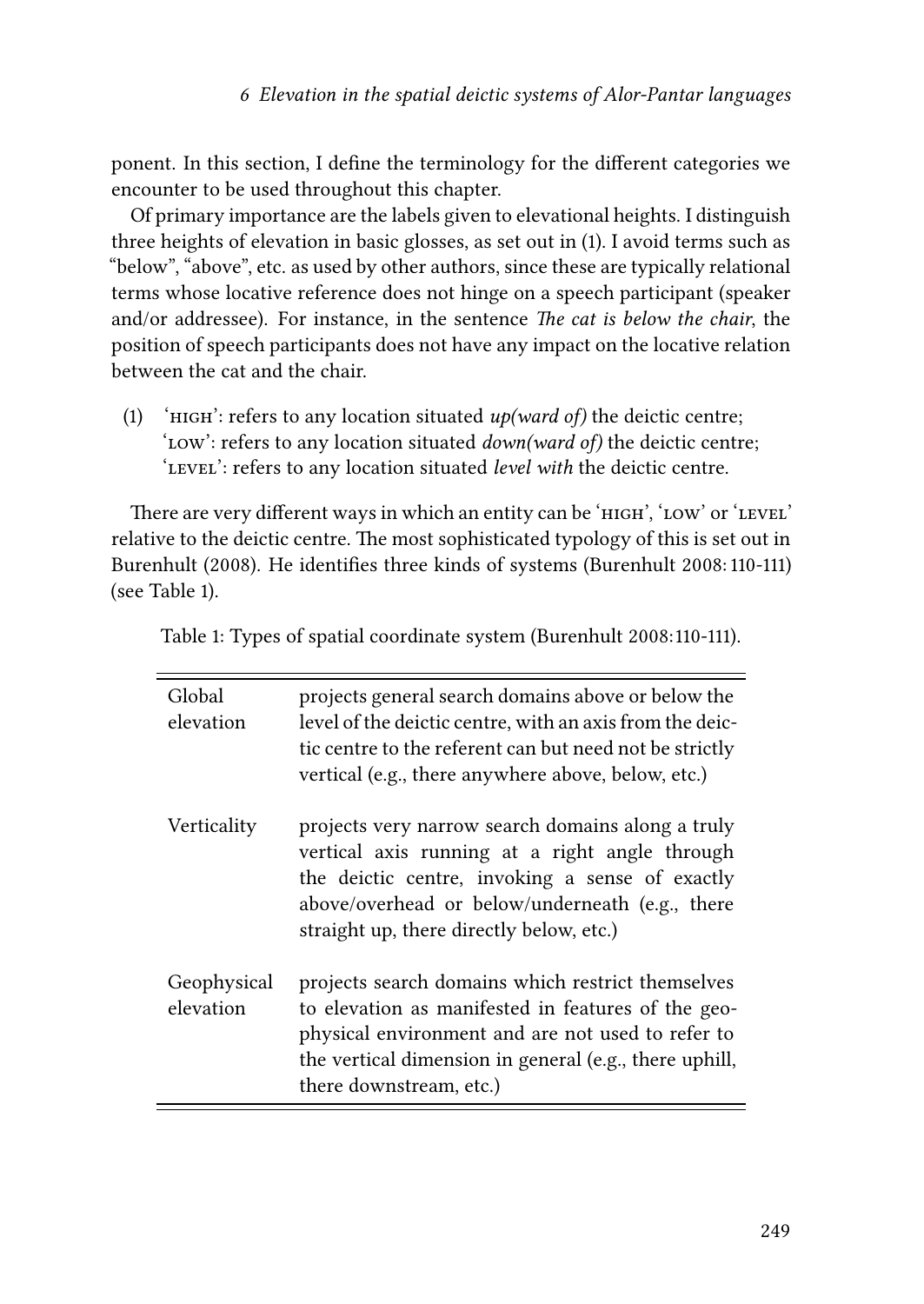The AP languages have, for the most part, systems of global elevation. There are languages in which geophysics plays a role in mapping the elevation system onto the landscape, but this does not limit the systems from referring to locations as, for instance, only uphill or downhill. An example of this comes from Wersing: in this, elevational motion verbs -*a* 'go.Low' and -*mid* 'go.HIGH' are often translated by speakers as 'go towards the sea' and 'go towards the mountains'. However, it does not follow that this is a geophysical system, since when we move speakers to a non-coastal environment, the verbs can still be applied despite the absence of the sea-land dichotomy in physical geography. In addition, AP languages may also incorporate elements of other elevational types into otherwise globally elevated systems. In § [3.5](#page-12-0), we will see that, whilst Adang marks only global elevation in its elevationals, demonstratives and elevational motion verbs, it also has a special set of directional elevationals containing dedicated geophysical elevation terms as well as extra elevation terms in the high domain marked for different degrees of verticality. Two languages, Western Pantar and Kamang, also incorporate the steepness of the slope into their elevational systems, which in essence is also a means of distinguishing greater or lesser degrees of verticality in elevational deixis.

In several AP languages which I will discuss, elevation-marked terms occur in paradigms with terms that are not marked for elevation. I refer to any term in a paradigm with elevation-marked terms which is not marked for elevation as 'UNELEVATED'. For those that are elevation-marked, I use the label 'ELEVATED'. Note that I avoid describing ELEVATED terms as "distal" as compared to the UNelevated terms with which they occur in paradigms. Elevated terms, in many instances, seem to form a separate system that contrasts with their UNELEVATED counterparts in terms of speech participant-anchoring. This means that, whereas unelevated terms take one of their speech participants (speaker or addressee) as the deictic centre, ELEVATED terms refer to locations relative to the speech situation as a whole. However, on account of their only vague locational reference, they are not typically used in relation to items that are very close to a speaker. Labels such as "distal" (DIST) and "proximal" (PROX) as well as "addressee-anchored" (ADDR) and "speaker-anchored" (SPKR) will be used only in reference to UNELEvated terms.<sup>2</sup> The terms 'NEAR' and 'FAR' are used instead for the few occasions in which we find distance-related distinctions between ELEVATED terms.

Finally, I use the term "elevational" to refer to the sets of non-verbal items denoting a location that is at a certain elevation relative to the deictic centre.

 $2$  This glossing of demonstratives is taken from [Schapper & San Roque \(2011\)](#page-37-3). See their discussion and illustration of the meanings and uses of such demonstratives.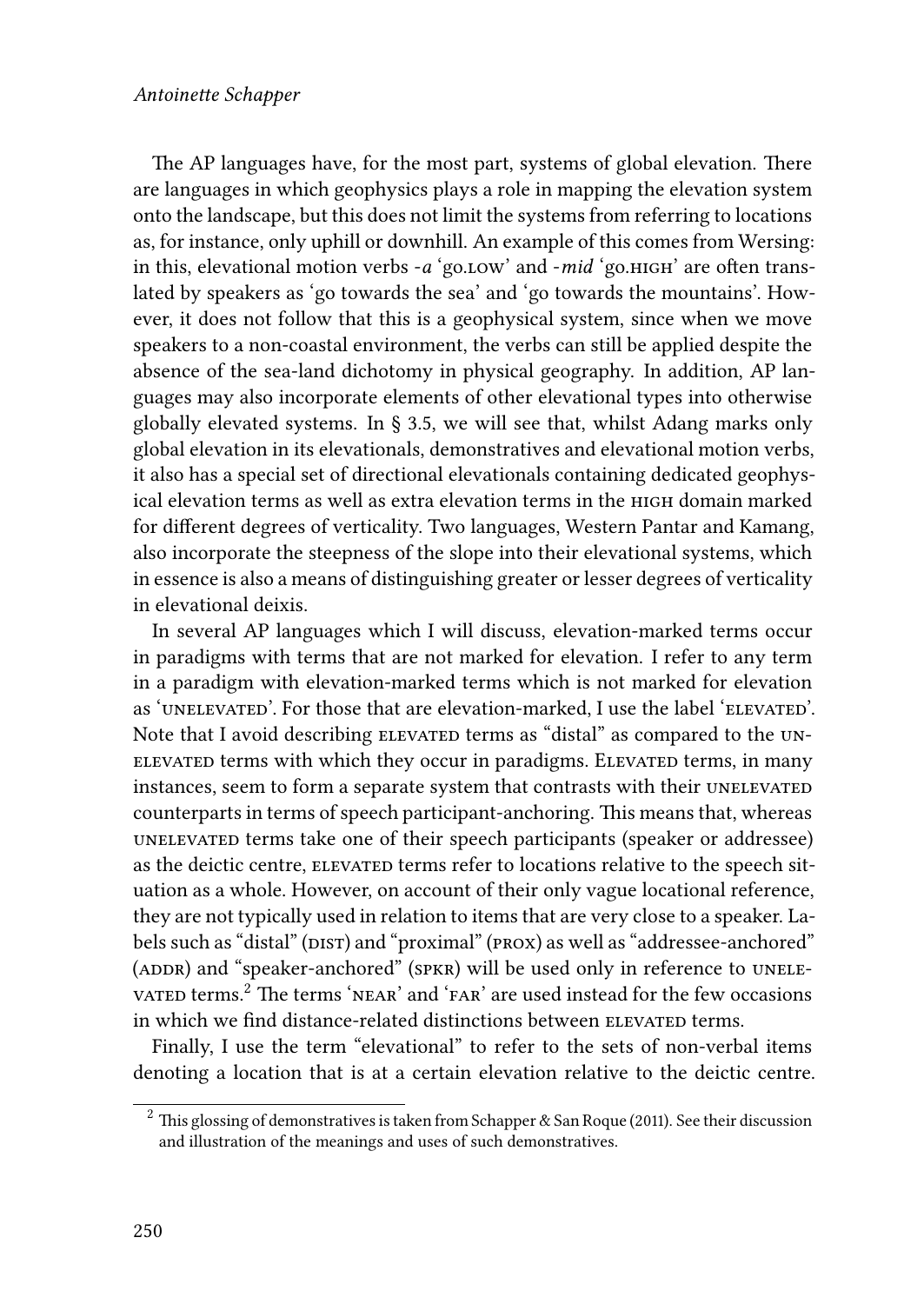I use the term "locational" to refer to paradigms of ELEVATED and UNELEVATED terms referring to locations. This means, ELEVATED locationals are "elevationals", while UNELEVATED locationals are functional equivalents to such items as English "here" and "there". However, I avoid the common label given to these ("demonstrative adverbs", as, e.g., in [Diessel 1999\)](#page-35-2) since locationals in AP languages are not typically restricted to adverbial positions, but can often also occur as predicates and in NPs. I reserve the term "demonstrative" for an NP constituent that refers to an entity by locating it in space. By contrast, locationals, including elevationals, denote a location relative to which a referent can be identified in space. The morpho-syntax of elevationals in individual languages will be described in § [3](#page-4-0).

## <span id="page-4-0"></span>**3 Alor-Pantar elevational systems**

The expression of elevation is considered in seven AP languages from across the archipelago. I discuss languages in order of the complexity of their elevational systems. Complexity here is calculated by looking at both the number of elevation-marked terms and the number of semantic components within the different elevational domains. The relative complexity of the different AP systems is discussed at the end of this section (§ [3.8](#page-19-0)).

#### **3.1 Wersing**

Wersing has one of the simpler elevational systems, with a total of nine elevationmarked terms. There are three elevationals for the three elevational heights, each matched with motion verbs denoting movement to and from the deictic centre (Table [2](#page-5-0)). No additional semantic distinctions are made in the elevational or verbal paradigm.<sup>3</sup>

Wersing elevationals can be used as one-place predicates encoding the location of a NP referent at an elevation relative to the speaker. Example([2\)](#page-4-1) illustrates this predicative use.

<span id="page-4-1"></span>(2) Wersing([Schapper & Hendery 2014:](#page-37-4)457) *Sobo ba tona.* house ART <mark>HIGH</mark> 'The house is up there.'

 $3$  This section is based on [Schapper & Hendery \(2014:](#page-37-4)457-458).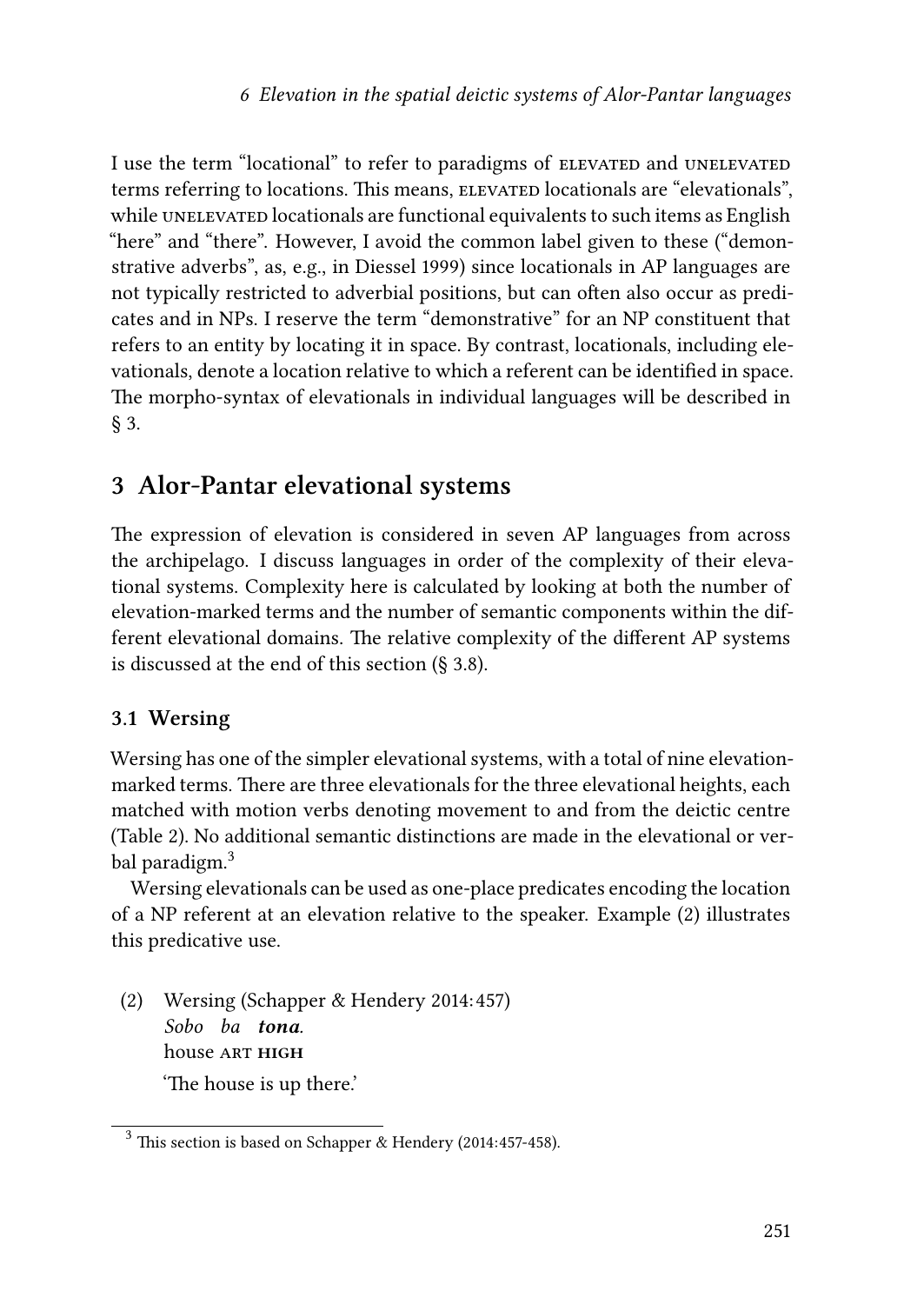|              |      | Elevationals Elevational motion verb |                  |  |  |  |
|--------------|------|--------------------------------------|------------------|--|--|--|
|              |      | From <sub>DC</sub>                   | To <sub>DC</sub> |  |  |  |
| <b>LEVEL</b> | mona | -wai                                 | -mai             |  |  |  |
| <b>HIGH</b>  | tona | $-mid$                               | -dai             |  |  |  |
| LOW          | vona | -a                                   | -sir             |  |  |  |

<span id="page-5-0"></span>Table 2: Wersing elevation terms

The elevationals also have non-predicative uses where they locate an action or an entity as at a particular elevation. In these contexts the elevational follows the clausal element(s) over which it has scope. In [\(3](#page-5-1)) the elevational *mona* follows the NP headed by *pei* 'pig' and denotes the elevation of the pig at the time of its still breathing. In([4](#page-5-2)) *yona* follows the verbal predicate *aki* 'call' and denotes the elevation at which the calling takes place.

- <span id="page-5-1"></span>(3) NP scope Wersing [\(Schapper & Hendery \(2014](#page-37-4):457)) *Pei ba mona de ge-kiŋ* pig ART DOWN IPFV 3-breathe breath *sesai.* 'The pig (that is) over there is still breathing.'
- <span id="page-5-2"></span>(4) Predicate scope Wersing([Schapper & Hendery \(2014:](#page-37-4)248)) *David aki yona.* David call <mark>DOWN</mark> 'David calls (from) down there.'

#### **3.2 Teiwa**

Teiwa also has a simple 9-term elevational system (Table [3](#page-6-0)). Like Wersing, elevationals and elevation-marked motion verbs distinguish the three elevational heights and no additional semantic distinctions are made.

Teiwa elevationals occur predicatively, where they indicate the elevational height of the NP referent, as in([5\)](#page-5-3).

<span id="page-5-3"></span>(5) Teiwa([Klamer 2010:](#page-36-5)142) *Uy nuk un* 3sg one cont **high** *maraqai.* 'Is a person up there?'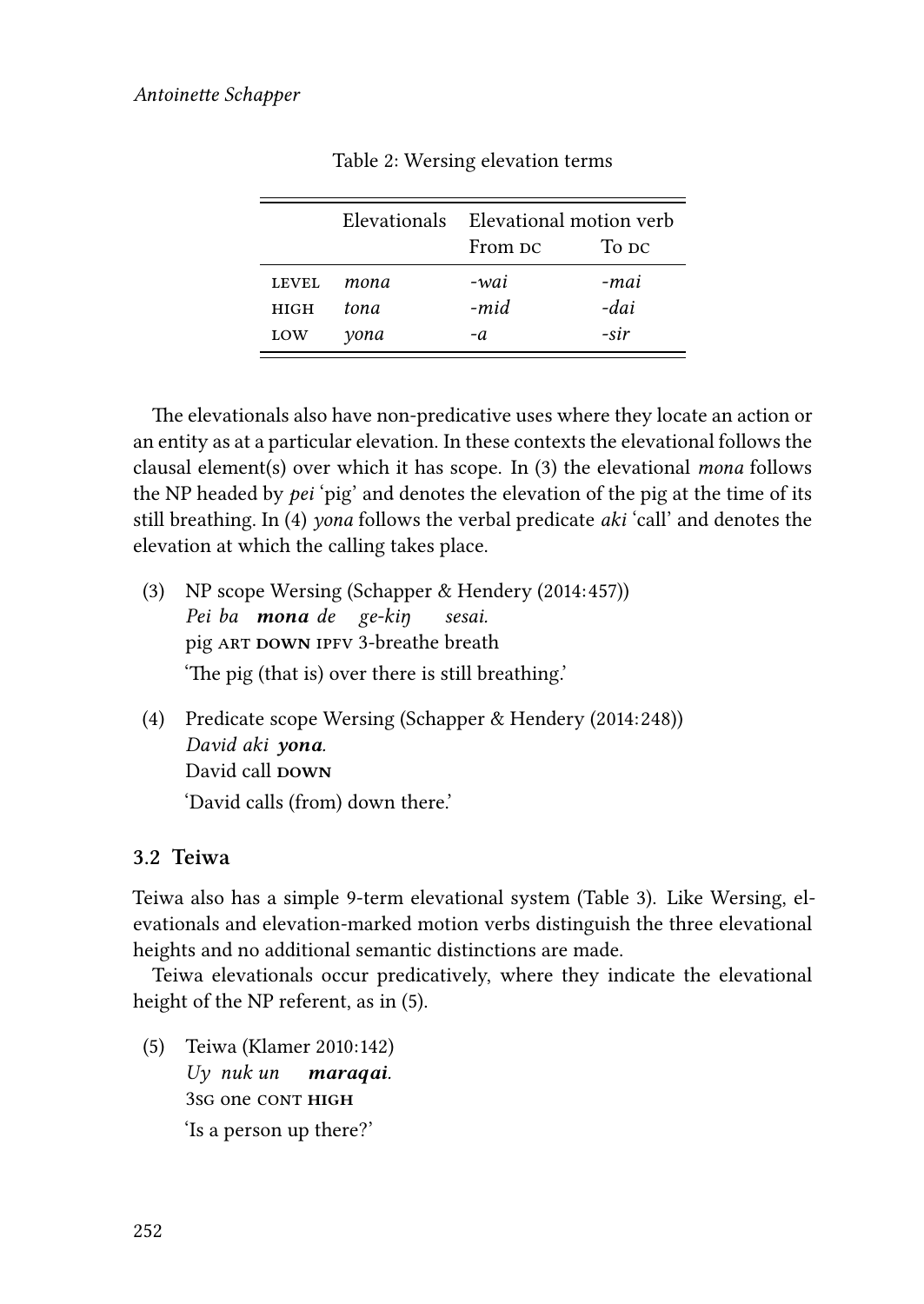|              | Elevationals | Elevational motion verb |     |  |  |  |
|--------------|--------------|-------------------------|-----|--|--|--|
|              |              | From DC To DC           |     |  |  |  |
| <b>LEVEL</b> | wunaxai      | wa                      | mа  |  |  |  |
| HIGH         | maraqai      | mir                     | daa |  |  |  |
| LOW          | yaqai        | $\gamma$ ix             | yaa |  |  |  |

<span id="page-6-0"></span>Table 3: Teiwa elevation terms

Elevationals in Teiwa can also occur in positions both before and after predicates. In [\(6](#page-6-1)) *maraqai* precedes the postpositional predicate *uyan meʔ*, and locates it as at a higher elevation than the speaker. In [\(7\)](#page-6-2) *yaqai* after the verb *yix* denotes the location resulting from the motion as at a lower elevation than the speaker.

- <span id="page-6-1"></span>(6) Teiwa [\(Klamer 2010](#page-36-5):141) *A maraqai uyan* 3sg **high** mountain in *meʔ.* 'He's in the mountains up there.'
- <span id="page-6-2"></span>(7) Teiwa (Klamer, fieldnotes) *Iman yix-in* 3pl go.low-real **low** *yaqai.* 'They went down there.'

#### **3.3 Abui**

In Abui elevational motion verbs maintain the simple three-way distinction already observed in Wersing and Teiwa. However, the elevationals show an extra degree of elaboration in the HIGH and LOW spheres, with a distance contrast being added between near and far locations. The level sphere does not show this extra semantic component.

Abui elevationals can be predicates, as for instance in [\(8](#page-7-0)) where *oro* denotes elevation of the branch in relation to the speaker. Where they indicate the ele-

 $^3$  The syntactic classification of the elevationals is that of the present author. [Kratochvíl \(2007\)](#page-36-6) includes elevationals in a single class with the demonstratives *do, o, to, yo*, and the articles *hu* and *nu*. These two sets have different syntactic distributions from the set of elevationals I identify. See [Schapper & San Roque \(2011\)](#page-37-3) for details on the morphosyntactic properties of Abui demonstratives. The distributional characteristics of Abui elevations are set out in the main text here.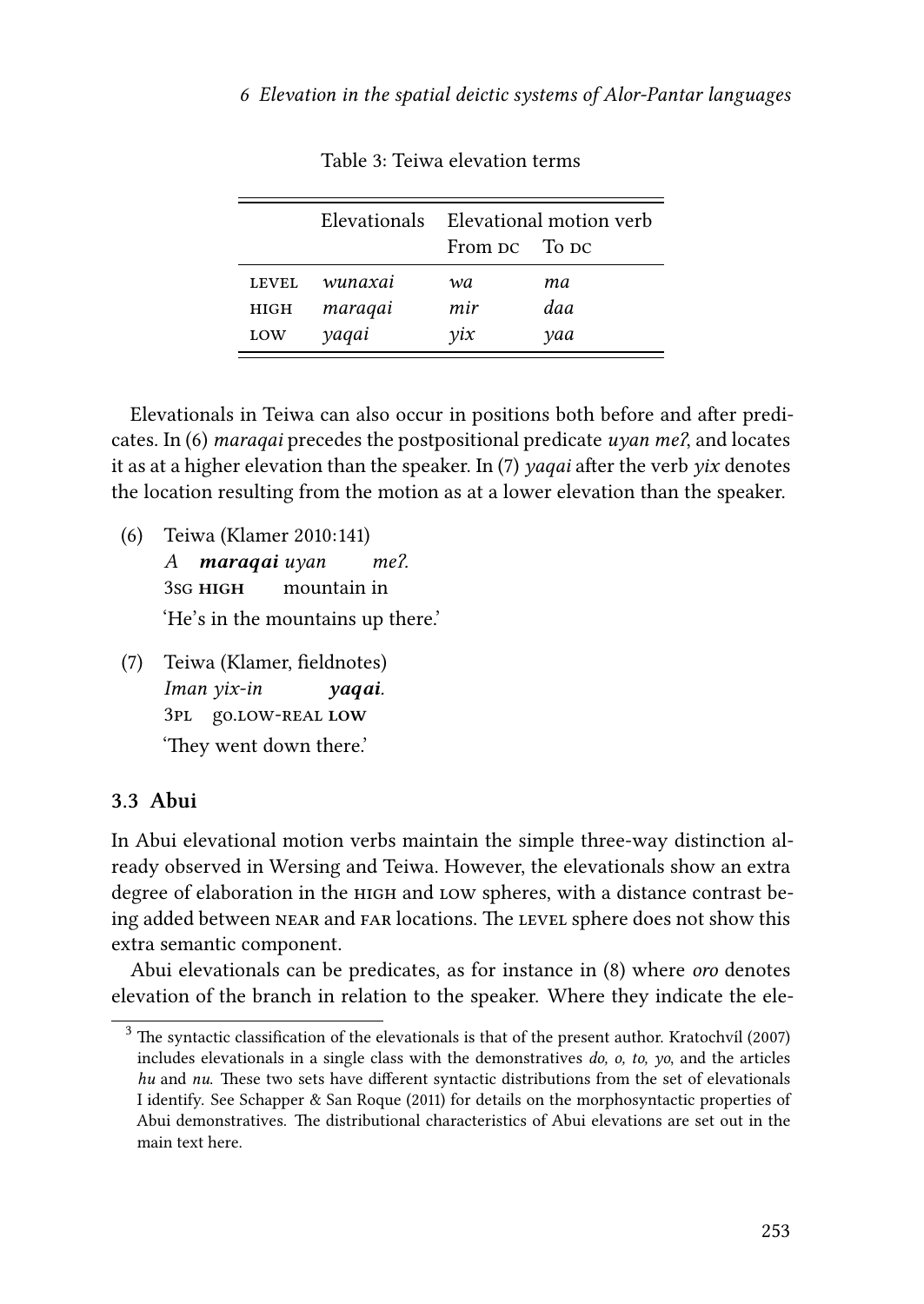|              |             | <b>Elevationals</b> | Elevational motion verb |                  |
|--------------|-------------|---------------------|-------------------------|------------------|
|              |             |                     | From <sub>DC</sub>      | To <sub>DC</sub> |
| <b>LEVEL</b> |             | oro                 | we                      | тe               |
| <b>HIGH</b>  | <b>NEAR</b> | ó†                  | marei                   |                  |
|              | FAR         | wó                  |                         | maran            |
|              | <b>NEAR</b> | ò                   |                         | sei              |
| LOW          | <b>FAR</b>  | wò                  | pa                      |                  |

#### <span id="page-7-2"></span>Table 4: Abui elevation terms

† Accents mark tone. The rising accent marks high tone, while the grave accent marks low tone. See [Kratochvíl \(2007](#page-36-6):60)

vation at which an action takes place, elevations occur directly before a verb, as with the predicative verb *burok* 'move' in([9](#page-7-1)).

- <span id="page-7-0"></span>(8) Abui (Kratochvíl, Abui corpus) *Bataa ha-taŋ* tree 3.poss-arm still **level** *dara oro.* 'The tree branch is still over there.'
- <span id="page-7-1"></span>(9) Abui (Kratochvíl, Abui corpus) *Bataa ha-taŋ* tree 3.poss-arm still **level** move *dara oro burok.* 'The tree branch is still moving over there.'

Abui elevationals can also occur in NPs. In an NP headed by a noun the elevational follows the head, but to the left of any article or demonstrative marking theright periphery of the NP. For instance, in ([10](#page-8-0)) the LEVEL elevational *oro* follows the NP head *fu* 'betel' but precedes the demonstrative *do*. It indicates the elevation at which the betel palm is found. An elevational can also occur in an NP without a head noun. In this case the elevational is the head of the NP and the referent of the NP is the location indicated by the elevational. In [\(11](#page-8-1)) the low elevational*ò* heads the NP marked by the article *nu* and the demonstrative *do*. This NP occurs in the postpositional phrase headed by *=ŋ* and denotes the goal location for the motion dignified by the elevational verb *pa* 'go down'.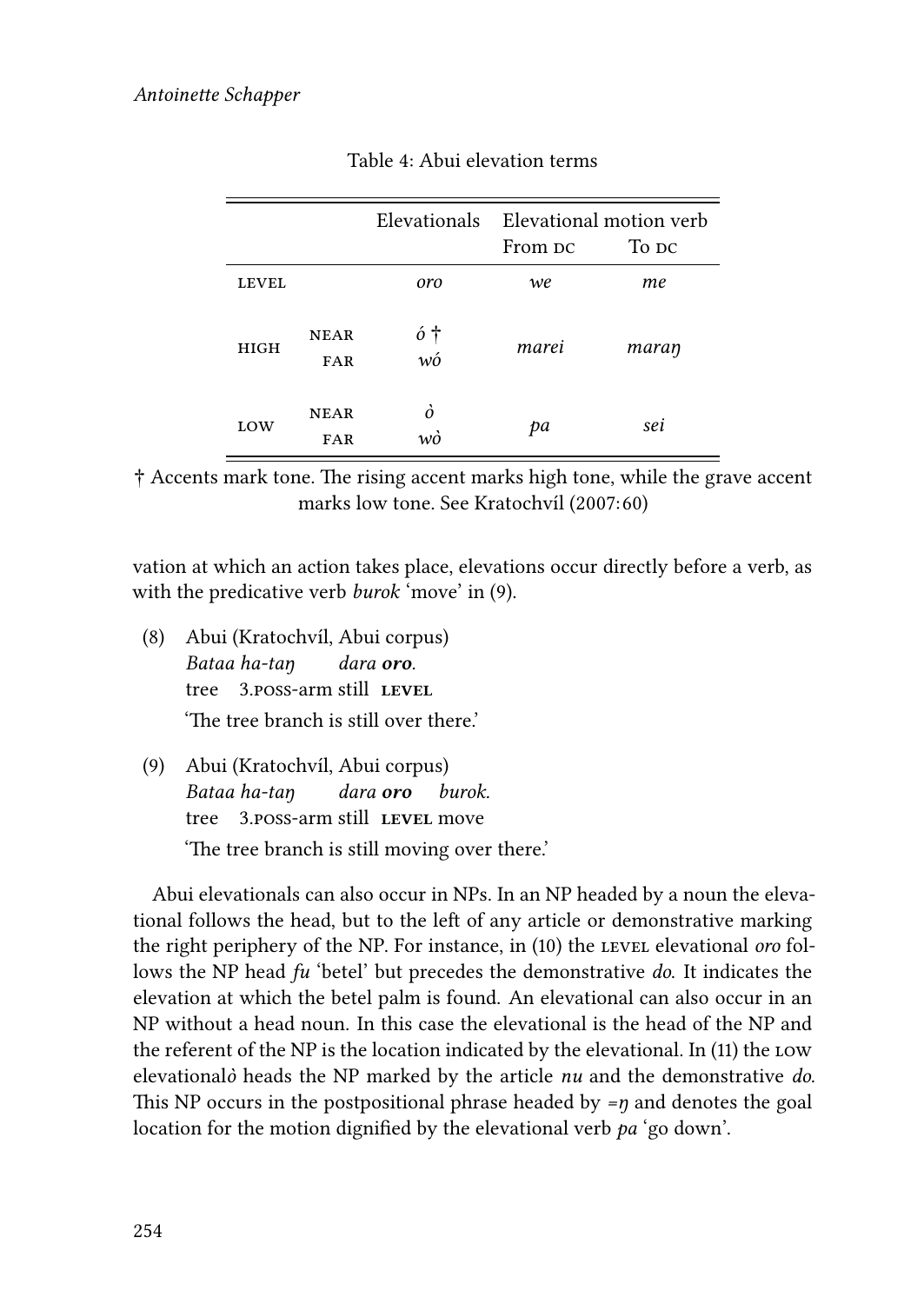- <span id="page-8-0"></span>(10) Abui (Kratochvíl, Abui corpus) *Di yaa* [*fu oro do*]*NP mia.* 3 go betel LEVEL DEM in 'He went to this betel (palm) (which is) over here.'
- <span id="page-8-1"></span>(11) Abui (Kratochvíl, Abui corpus)
	- *… ha-bukaŋ dikaŋ mi* [*ò nu do*]*NP=ŋ pa.*
	- ... 3.poss-thimble again take LOW.FAR ART DEM=LOC go.LOW
	- '… (he) again goes to take his thimble to down there.'

#### **3.4 Blagar**

Blagar has a plethora of elevation terms, with a total of 32 elevation-marked forms. These occur in paradigms with speech participant-anchored terms (Table [5](#page-9-0)). Blagar has five locationals. These appear both as independent words and as constituents of multiple sets of derived items (bolded in Table [5](#page-9-0)). These particles consist of the three elevationals, *mo* 'LEVEL', *do* 'HIGH' and *po* 'LOW', plus two unelevated speech participant-anchored locationals, *ʔa* 'prox.spkr' and *ʔ u* 'PROX.ADDR'. Only the elevational motion verbs, which have different etymologies, do not include the basic elevationals in their forms.

The elevationals occur in two positions: between the subject and its predicate, as in([12](#page-8-2)), and following the predicate, as in [\(13](#page-8-3)). The different positions are associated with different epistemic values. The clause-medial position connotes epistemic certainty on the part of the speaker, while the clause-final position connotes epistemic accessibility to the addressee, that is, that the addressee is or could be aware of the situation described in the clause (Hein Steinhauer, p.c.).<sup>4</sup>

- <span id="page-8-2"></span>(12) Blagar (Steinhauer, p.c.) *ʔana* 3sg.subj **low** fish eat *po ab na.* 'S/he eats fish down there (for sure).'
- <span id="page-8-3"></span>(13) Blagar (Steinhauer, p.c.) *ʔana* 3sg.subj fish eat **low** *ab na po.* 'S/he eats fish down there (as you may know).'

<sup>&</sup>lt;sup>4</sup> [Schapper & San Roque \(2011\)](#page-37-3) describe similar epistemic uses of demonstratives in TAP languages. Blagar appears to be unique in its use of different syntactic positions of deictic particles to denote different levels of epistemic accessibility.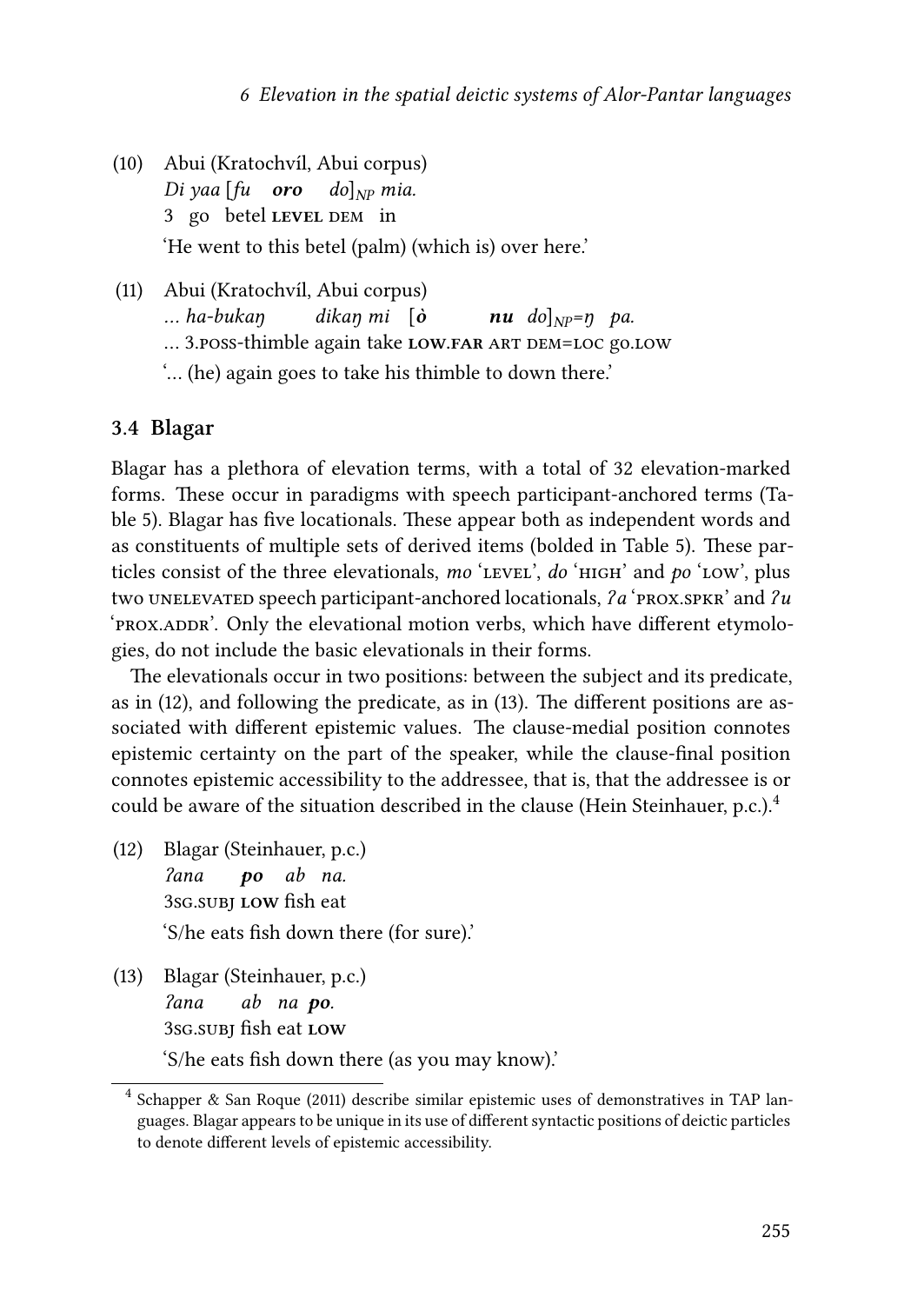|                      |                             |                                                     |                              | Locationals                             |                                 |                                                          |
|----------------------|-----------------------------|-----------------------------------------------------|------------------------------|-----------------------------------------|---------------------------------|----------------------------------------------------------|
|                      | <b>LEVEL</b>                |                                                     |                              | mo<br>$\boldsymbol{d}\boldsymbol{o}$    |                                 |                                                          |
|                      | <b>HIGH</b><br>LOW          |                                                     |                              | po                                      |                                 |                                                          |
|                      | <b>UNELEVATED</b>           |                                                     | PROX.SPKR<br>PROX.ADDR       | 2a<br>$\eta$                            |                                 |                                                          |
|                      |                             |                                                     |                              | Stative verbs                           |                                 |                                                          |
|                      | be as much as               |                                                     |                              | be as big as be as high as              | be at                           | be at vis                                                |
| <b>LEVEL</b><br>HIGH | monoan                      | donoan                                              | movan<br>down                | mohukan<br>dohukan                      | $\boldsymbol{mo}$ le<br>$do$ ?e | momo<br>dodo                                             |
| LOW                  |                             | ponoan                                              | povan                        | pohukan                                 | po?e                            | popo                                                     |
| <b>UNELEVATED</b>    | PROX.SPKR<br>PROX.ADDR      | <i><b>?anoan</b></i><br><i><u><b>lunoan</b></u></i> | <i>lavan</i><br><i>Puvan</i> | <i>?ahukan</i><br><i><u>luhukan</u></i> | <i>lale</i><br>2u               | ?a?a<br>2u                                               |
|                      |                             | Basic                                               | Demonstratives               | Collective                              |                                 | Manner adverbs                                           |
| <b>LEVEL</b>         |                             | $2$ amo                                             |                              | <i>lanamo</i>                           |                                 | molan                                                    |
| HIGH                 |                             | $2a$ do                                             |                              | <i>lanado</i>                           |                                 | dolan                                                    |
| LOW                  |                             | 2apo                                                |                              | <i>lanapo</i>                           |                                 | polan                                                    |
| <b>UNELEVATED</b>    | PROX.SPKR<br>PROX.ADDR      | <i>lana</i><br><i>laŋu</i>                          |                              | <i><b>?anaŋa</b></i><br><i>lananu</i>   |                                 | <i><u><b>Talan</b></u></i><br><i><u><b>?ulan</b></u></i> |
|                      |                             |                                                     | Elevational motion verbs     |                                         |                                 |                                                          |
|                      |                             | From <sub>DC</sub>                                  |                              | To <sub>DC</sub>                        |                                 |                                                          |
|                      | <b>LEVEL</b><br><b>HIGH</b> | va<br>mida                                          |                              | ma<br>da                                |                                 |                                                          |
|                      | LOW<br><b>UNELEVATED</b>    | <i>?ipa</i><br>?ila                                 |                              | $\gamma a$<br>ho?a                      |                                 |                                                          |

## <span id="page-9-0"></span>Table 5: Blagar elevation terms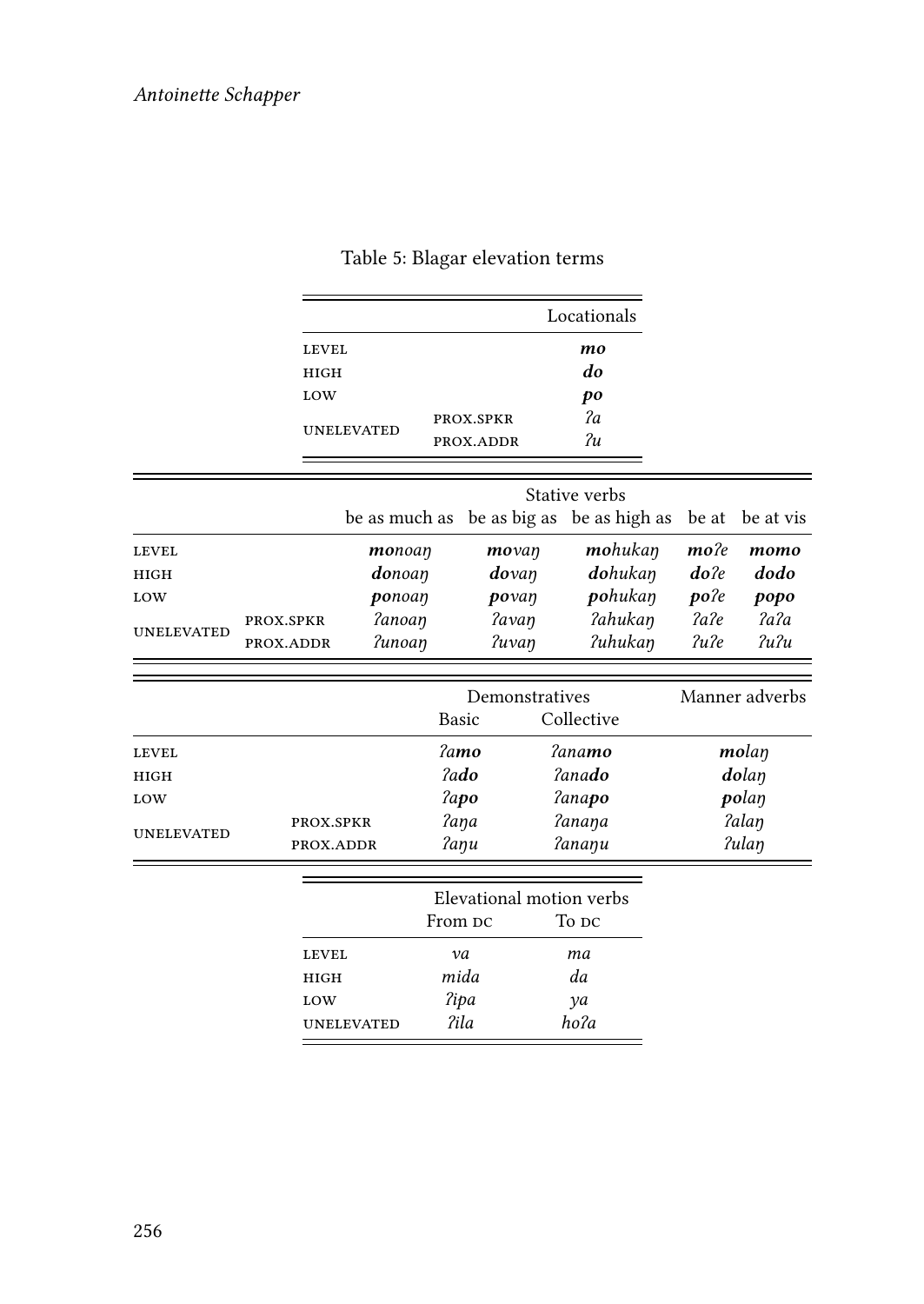The derived demonstratives (basic and collective) occur marking the righthand periphery of the NP either with([14](#page-10-0)) or without a noun head [\(15\)](#page-10-1).

- <span id="page-10-0"></span>(14) Blagar [\(Steinhauer 2012\)](#page-37-5) [*Hava kiki ʔa-na-po*]*NP* house little <mark>DEM-COLL-LOW black</mark> *kaʔana.* 'That group of little houses down there is black.'
- <span id="page-10-1"></span>(15) Blagar [\(Steinhauer 2012\)](#page-37-5) *ʔini* 3pl.subj dem-level loc sit [*ʔa-mo*]*NP mi mihi.* 'They live in that (place) over there.'

The derived manner adverbs occur in one of two positions: (i) preceding the subject([16\)](#page-10-2), or (ii) following the predicate ([17](#page-10-3)).

- <span id="page-10-2"></span>(16) Blagar [\(Steinhauer 2012\)](#page-37-5) *ʔu-laŋ* prox.addr-like 2sg.subj sleep *ana tia.* 'That is how you sleep.'
- <span id="page-10-3"></span>(17) Blagar [\(Steinhauer 2012\)](#page-37-5) *Ana* 2sg.subj sleep-mnr prox.spkr-like *tia-t ʔa-laŋ.* 'You sleep like this.'

Derived stative verbs refer to measurement([18\)](#page-10-4), and static location([19\)](#page-10-5).

- <span id="page-10-4"></span>(18) Blagar [\(Steinhauer 2012\)](#page-37-5) *Ne* 1sg.poss house **high**-big.as *hava do-vaŋ.* 'My house is as big as the one up there.'
- <span id="page-10-5"></span>(19) Blagar [\(Steinhauer 2012\)](#page-37-5) *ʔana* 3sg.subj go.high **high**-be.at *mida do-ʔe.* 'S/he went up and is up there.'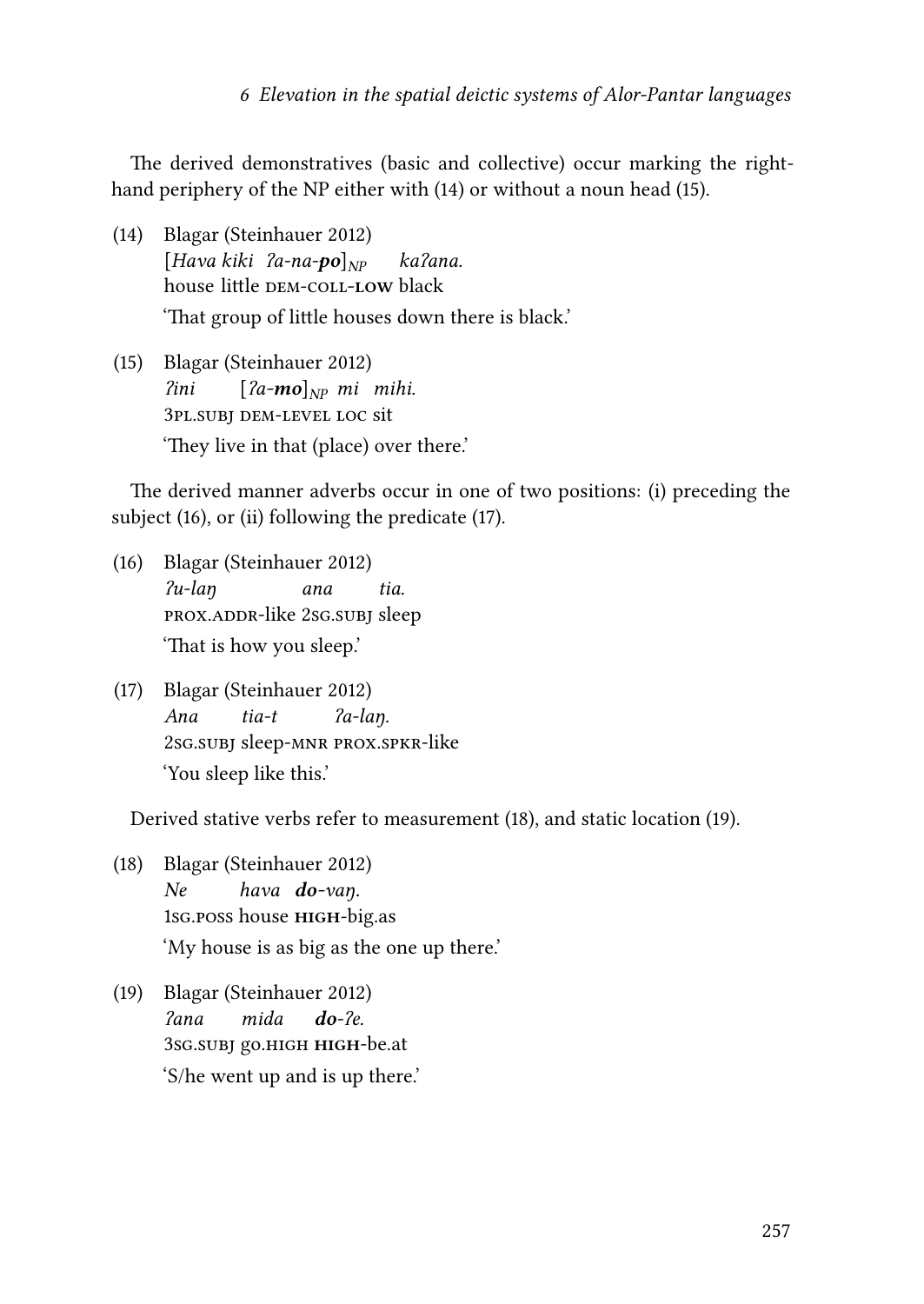|                   |                        | <b>Basic</b>                                                                          | Locationals<br>Directional                                  | Demonstratives               |
|-------------------|------------------------|---------------------------------------------------------------------------------------|-------------------------------------------------------------|------------------------------|
| <b>LEVEL</b>      |                        | məŋ<br>male                                                                           | false                                                       | $h$ $em$                     |
| <b>HIGH</b>       |                        | ton<br>$mad\n$<br>$adapl\epsilon$<br>$ta$ <sup>2</sup> $\ell$<br>$t$ al $\varepsilon$ | $midl\epsilon$                                              | $h$ $\varepsilon$ t $\sigma$ |
| LOW               |                        | pon                                                                                   | $ipl\varepsilon$<br>$h$ <i>ell</i> $\varepsilon$<br>lifanle | hep                          |
| <b>UNELEVATED</b> | PROX.SPKR<br>PROX.ADDR | эŋ                                                                                    |                                                             | $h$ <sup>23</sup><br>ho      |
|                   |                        |                                                                                       |                                                             |                              |
|                   |                        |                                                                                       | Elevational motion verbs                                    |                              |
|                   |                        | From DC                                                                               | To DC                                                       |                              |
|                   | <b>LEVEL</b>           | fa                                                                                    | ma                                                          |                              |
|                   | <b>HIGH</b>            | mid                                                                                   | madon                                                       |                              |
|                   | LOW                    | ip                                                                                    | $h\epsilon l$                                               |                              |
|                   | <b>UNELEVATED</b>      | sam                                                                                   | ho?                                                         |                              |

## <span id="page-11-0"></span>Table 6: Adang elevation terms (reanalysed from [Haan 2001\)](#page-35-7)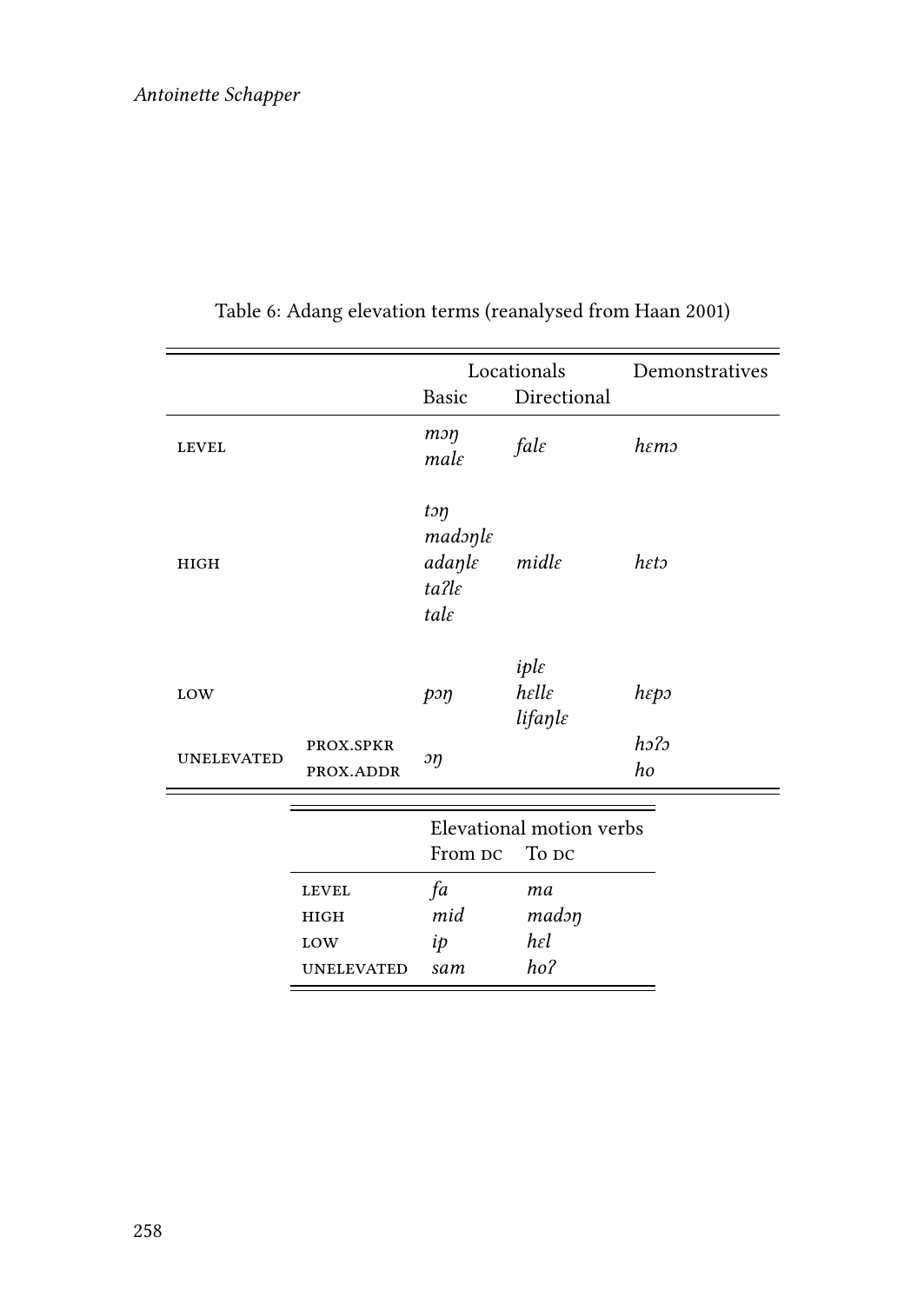#### <span id="page-12-0"></span>**3.5 Adang**

Adang has 22 elevation-marked terms occurring in a paradigm with UNELEVATED terms (Table [6\)](#page-11-0). Elevation terms are divided across three word classes: locationals, demonstratives and elevational motion verbs. These are described below.

Elevational motion verbs follow the simple 6-term pattern that we have seen for all AP discussed thus far. ELEVATED demonstratives have a three-way elevational contrast marked by *m*<sup>3</sup> 'LEVEL', *t*<sup>3</sup> 'HIGH' and *p*<sup>3</sup> 'LOW', while their UNelevated counterparts are essentially characterizable by the absence of these morphemes. The largest elevational word class is the ELEVATED locationals, or elevationals. These divide into two sets, basic and directional, that are distinguished from one another both formally and semantically. The basic set has the elevation-marking morphemes we saw in the ELEVATED demonstratives marked with  $-\eta$  and occurs in a paradigm with an unelevated term. The directional set of elevationals differs from the basic set in that they are derived from other roots with the suffix *-le* and do not have UNELEVATED counterparts.

Semantically, the contrast between the basic and directional elevationals is in the first place the type of elevation they reference. Basic elevationals refer to global elevation. In the directional set, different terms have different elevational reference. In Table [7](#page-13-0) I set out the elevational reference and the sources of roots of the directional elevationals. The two geophysical elevationals in Adang reference a trajectory between the inland mountains where Adang villages are traditionally located and the coastal lowlands away from Adang villages. The two vertical elevationals reference a location that is vertically нисн in relation to the DC. The difference between *taʔlε* and *talε* appears to be one of the contact relationship between the DC and the referent location. *Ta?lε* references a location straight up from the dc without being in contact with the dc, while *talε* references a location that is directly on top of and in contact with the DC. Finally, the directional elevationals with global elevational reference are built from elevation-marked motion verbs. They differ referentially from the basic set which also refers to elevation globally with reference to location as being towards ('WARDS') or away  $('AWA')$  from the  $pc$ , according to what elevational motion verb is the root (see Table [7](#page-13-0)).

Despite the formal and semantic differences between basic and directional elevationals, they have the same syntactic distributional properties and cannot cooccur in the clause. This indicates that they are of one and the same word class. They occur in three positions.

<span id="page-12-1"></span>First, an elevational can occur as an independent clausal predicate. This is seenin ([20](#page-12-1)) with the basic elevational *t on* 'HIGH' and in ([21\)](#page-13-1) with the directional elevational *iplε* 'LOW-AWAY'.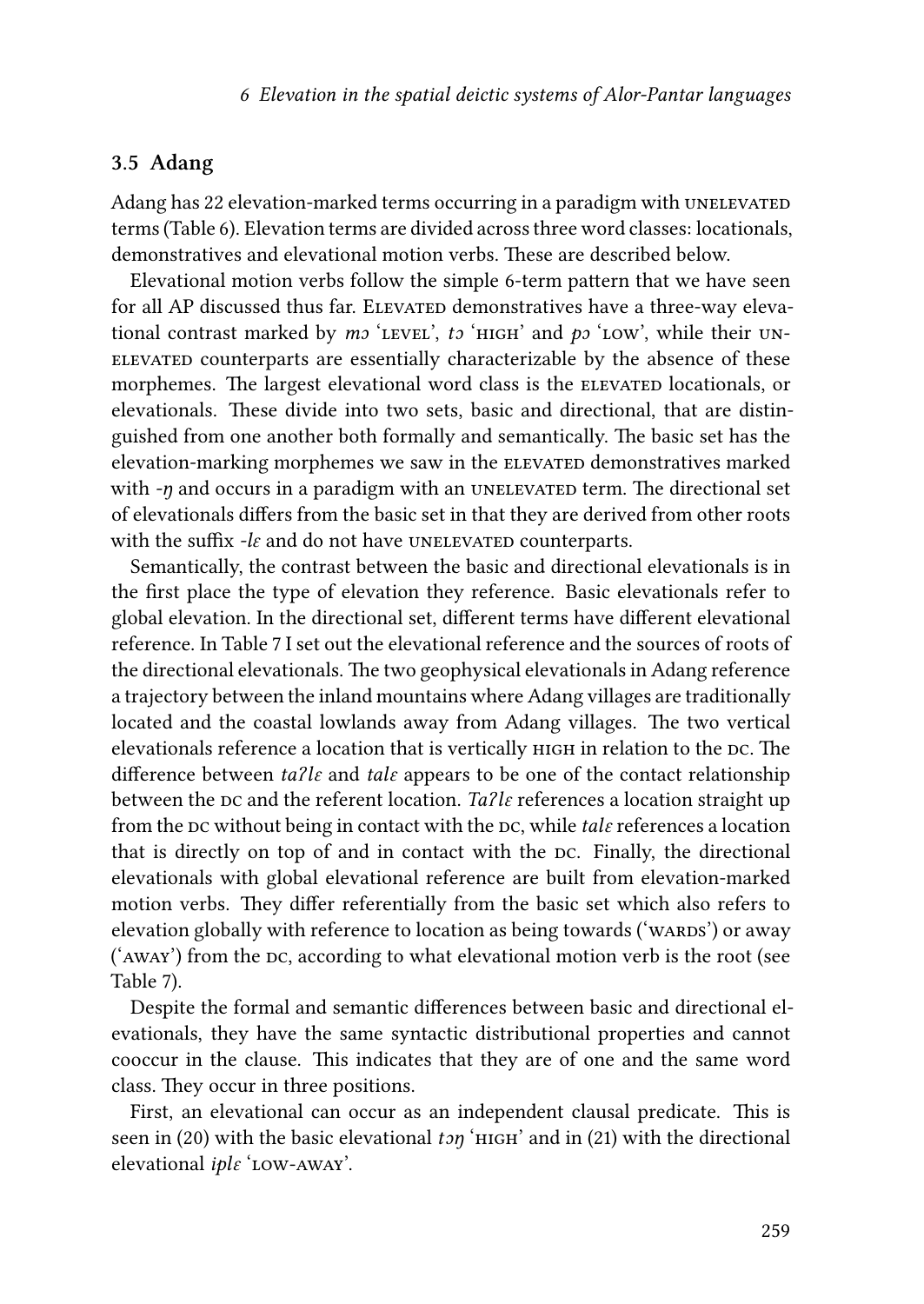| Geophysical: | $adan\mathrm{l}\varepsilon$ | <b>MOUNTAIN.WARDS</b>        | <i>&lt; adan</i>   | 'mountain'   |
|--------------|-----------------------------|------------------------------|--------------------|--------------|
|              | lifan <i>l</i>              | COAST.WARDS                  | $\langle$ lifan    | 'anchor'     |
| Vertical:    | ta?lɛ<br>tals               | HIGH.VERTICAL<br>ON.VERTICAL | < ta               | '(put) on'   |
| Global:      | midle                       | HIGH.AWAY                    | $\leq mid$         | 'go.HIGH'    |
|              | $mad\ni\eta$ le             | <b>HIGH.WARDS</b>            | $\leq$ madon       | 'come.нисн'  |
|              | $ipl\varepsilon$            | <b>LOW.AWAY</b>              | $\langle i\rangle$ | 'go.LOW'     |
|              | helle                       | LOW.WARDS                    | $\langle$ hel      | 'come.LOW'   |
|              | false                       | LEVEL.AWAY                   | < fa               | 'go.LEVEL'   |
|              | male                        | LEVEL.WARDS                  | < ma               | 'come.lEVEL' |

<span id="page-13-0"></span>Table 7: Sources of Adang directional elevationals.

- (20) Adang([Haan 2001](#page-35-7):192) *Aru nu tɔŋ.* deer one ні<sub>GH</sub> 'There is a deer up there.'
- <span id="page-13-1"></span>(21) Adang [\(Haan 2001:](#page-35-7)192) *Bel iplε.* dog low.away 'There are dogs down there (away from the speaker).'

Second, elevationals can occur adverbially before a predicate and its (if any) adjunct.In ([22](#page-13-2)) the basic elevational *mon* 'LEVEL' indicates the locational setting for the verbal predicate *tuf* 'stand' and its adjunct *bana mi* 'in the forest'. In [\(23\)](#page-13-3) the directional elevational *iplε* 'LOW.DC-AWAY' modifies the simple verbal predicate *tar* 'lie down'.

<span id="page-13-3"></span><span id="page-13-2"></span>(22) Adang([Robinson & Haan 2014:](#page-36-7)237) *Ti taʔat ho mɔŋ bana mi tuf=eh.* tree dry DEM LEVEL forest IN stand=PROG 'The dry stick is standing over there in the forest.'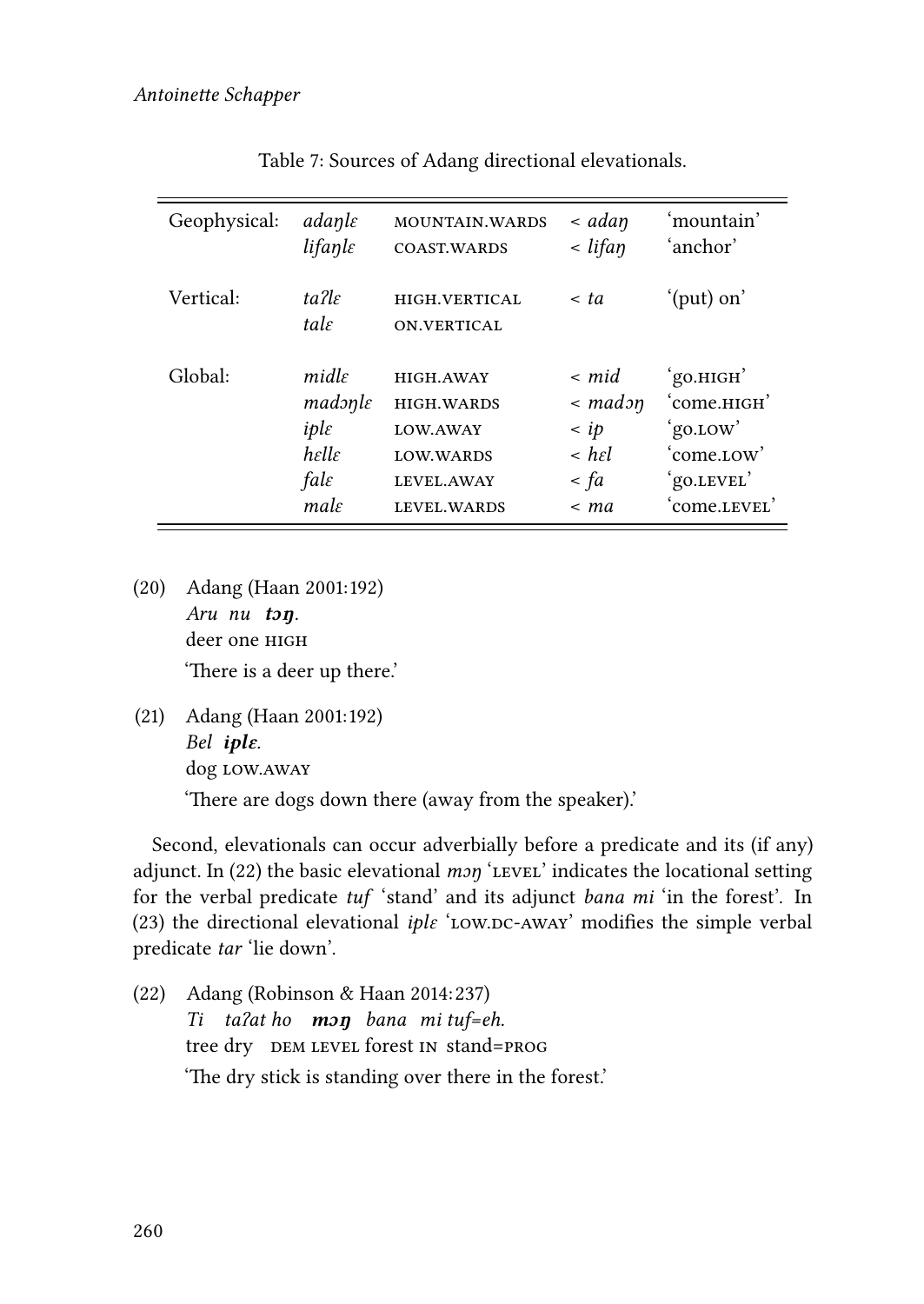(23) Adang [\(Haan 2001:](#page-35-7)191) *Bel iplε* dog low.away lie.down=prog *tar=eh.* 'There are dogs lying down down there (in a direction away from the speaker).'

Finally, elevationals can also occur with an NP. Where an elevated demonstrative also occurs in the NP, then the elevational and demonstrative must match in elevational marking. The NP headed by *bel* 'dog' is modified by the basic LEVEL elevationaland the LEVEL demonstrative in  $(24)$  $(24)$  $(24)$  and by a directional LOW elevational and the low demonstrative in [\(25](#page-14-1)).

- <span id="page-14-0"></span>(24) Adang [\(Haan 2001:](#page-35-7)188) *Bel mɔŋ hεmɔ* dog level dem.level big *matε.* 'That dog over there is large.'
- <span id="page-14-1"></span>(25) Adang([Haan 2001](#page-35-7):188) *Bel iplε* dog low.away dem.low big *hεpɔ matε.* 'That dog over there is large.'

Table [8](#page-15-0) summarizes the permitted combinations of demonstrative and elevationals. Note that the only exception to the matching of elevations between demonstratives and elevationals within an NP is with *tale* 'ON.VERTICAL'. This elevational refers to the location of *another entity on* the NP referent. Thus, the NP referent may be specified with a demonstrative as being HIGH, LOW or LEVEL in relation to the speaker as DC, and then also be located on another entity by means of *talε*. The possibility of these combinatorics is illustrated in([26](#page-14-2)) and [\(27](#page-14-3)).

- <span id="page-14-2"></span>(26) Adang [\(Haan 2001:](#page-35-7)188) *Namε be* person mango on.vertical dem.level sell *talε hεmɔ fail.* 'Someone is selling those mangoes on the others mangoes (the upper group of mangoes) over there.'
- <span id="page-14-3"></span>(27) Adang([Haan 2001](#page-35-7):188) *Bel* person on.vertical dem.low big *talε hεpɔ matε.* 'That dog up here from the others down there is big.'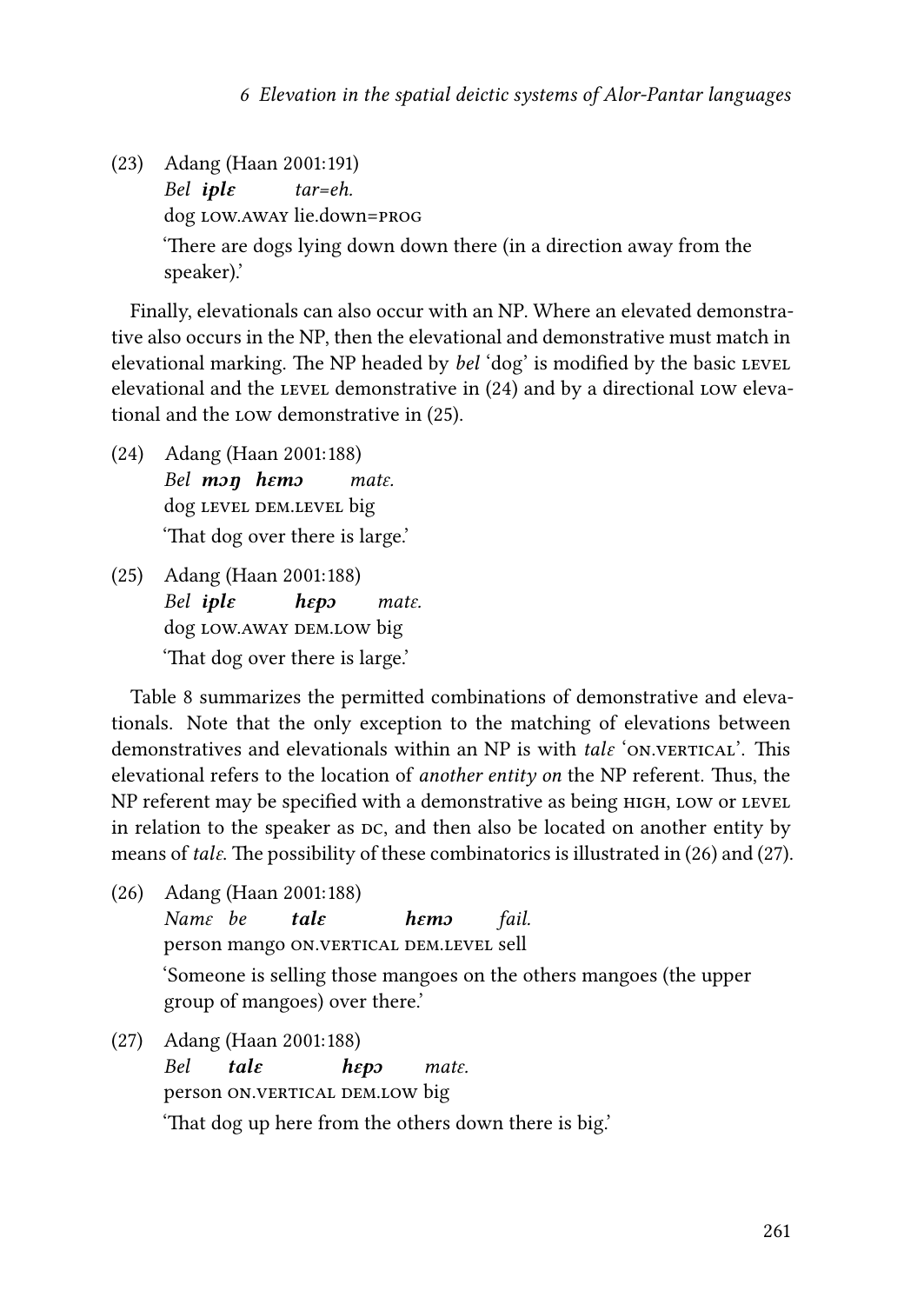|              | Demonstrative | Elevational                                                                                   |
|--------------|---------------|-----------------------------------------------------------------------------------------------|
| <b>HIGH</b>  | heto          | тэп<br>midle<br>$mad\eta$ l $\varepsilon$<br>$adapl\epsilon$<br>ta?lɛ<br>$t$ al $\varepsilon$ |
| LOW          | һεрэ          | pon<br>$ipl\varepsilon$<br>$h$ <i>ell</i> $\varepsilon$<br>lif angle<br>$t$ al $\varepsilon$  |
| <b>LEVEL</b> | hemo          | məŋ<br>false<br>male<br>tale                                                                  |

<span id="page-15-0"></span>Table 8: Combinations of ELEVATED demonstratives and elevationals (adapted from [Haan 2001](#page-35-7):188)

#### **3.6 Western Pantar**

Western Pantar has a total of 26 elevation-marked terms, occurring in paradigms with speech participant-anchored terms (Table [9](#page-16-0)). As in Blagar and Adang, elevation marking is repeated across multiple paradigms of different word classes in Western Pantar. These are: locationals, demonstratives and elevational motion verbs.

The number of elevational motion verbs is higher than in the AP languages looked at thus far. This is due to an extra distinction between steep versus nonsteep appearing in the verbs denoting motion away from the deictic centre. The high number of elevation-marked terms found in the three elevation-marked word classes is, however, chiefly due to the existence of multiple paradigms of locationals and demonstratives in Western Pantar. Locationals and demonstratives have distinct paradigms for specific versus non-specific reference, and demonstratives further have separate paradigms for visible versus non-visible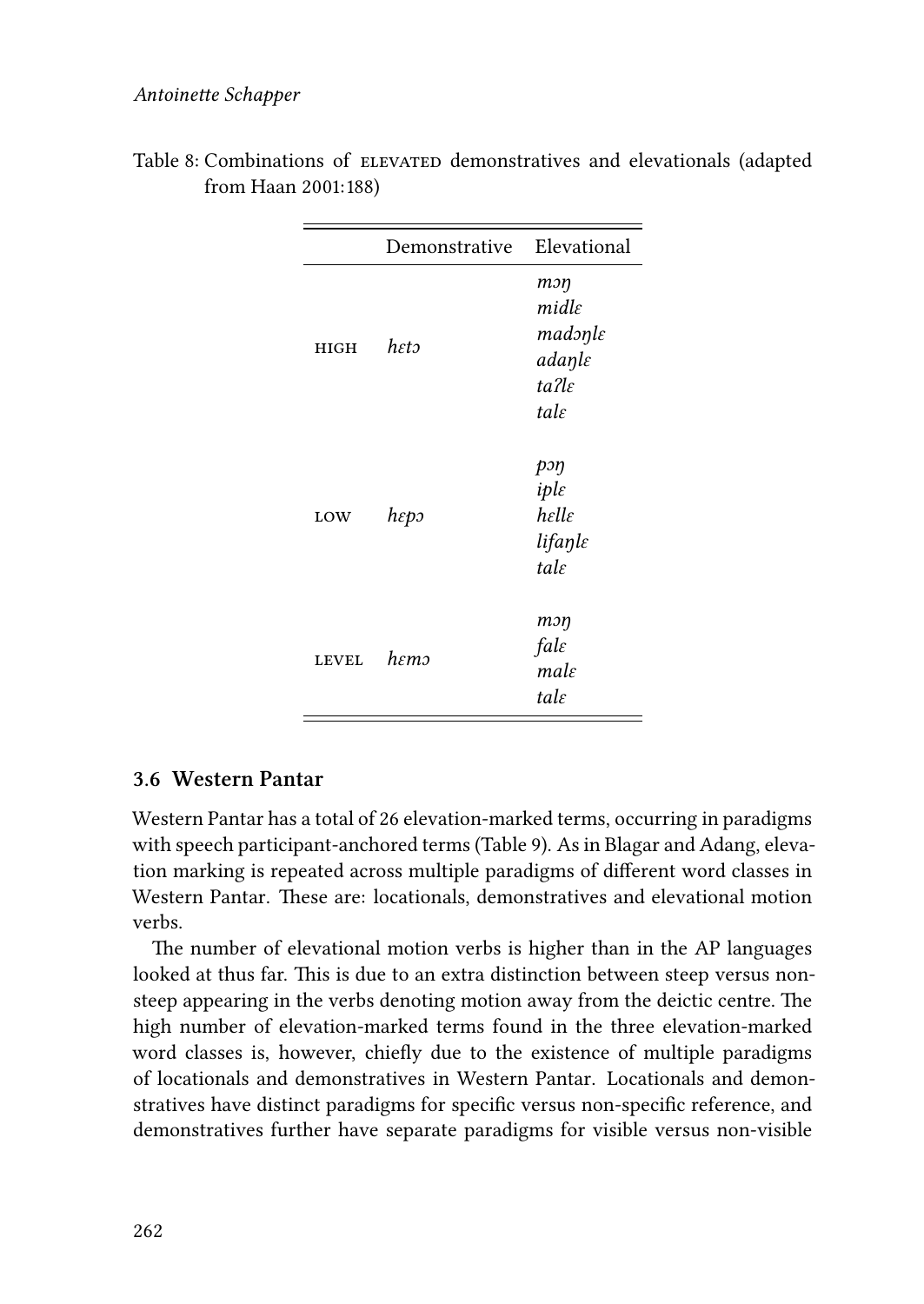|                   |                        | Locationals                   |                    |      |                  |                          | Demonstratives |             |  |
|-------------------|------------------------|-------------------------------|--------------------|------|------------------|--------------------------|----------------|-------------|--|
|                   |                        |                               |                    |      |                  | visible                  |                | invisible   |  |
|                   |                        | <b>NSPEC</b>                  | <b>SPEC</b>        |      | <b>NSPEC</b>     | <b>SPEC</b>              | <b>NSPEC</b>   | <b>SPEC</b> |  |
| <b>LEVEL</b>      |                        | mau                           | smau               |      | maugu            | smaugu                   | maume          | smaume      |  |
| <b>HIGH</b>       |                        | dau                           | srau               |      | daugu            | sraugu                   | daume          | sraume      |  |
| LOW               |                        | pau                           | spau               |      | paugu            | spaugu                   | paume          | spaume      |  |
| <b>UNELEVATED</b> | PROX.SPKR              | iga                           | siga               | aiga |                  | saiga                    | igamme         | sigamme     |  |
|                   | DIST.SPKR <sup>+</sup> | ina                           | sina               | aina |                  | saina                    | inamme         | sinamme     |  |
|                   |                        |                               |                    |      |                  |                          |                |             |  |
|                   |                        |                               |                    |      |                  | Elevational motion verbs |                |             |  |
|                   |                        |                               | From <sub>DC</sub> |      | To <sub>DC</sub> |                          |                |             |  |
|                   | <b>LEVEL</b>           |                               | wa                 |      | mа               |                          |                |             |  |
|                   | <b>HIGH</b>            | <b>STEEP</b><br><b>NSTEEP</b> | mia<br>raun        |      | middan           |                          |                |             |  |
|                   | LOW                    | <b>STEEP</b><br><b>NSTEEP</b> | pia<br>dakan       |      | yan              |                          |                |             |  |

<span id="page-16-0"></span>Table 9: Western Pantar elevation terms (adapted from [Holton 2007](#page-35-8) and [Holton](#page-35-9) [2014](#page-35-9))

† The distal means away from speaker or other established deictic centre, not necessarily close to addressee.

referents. Across the locational and demonstrative paradigms, marking for location has the same forms derived from the basic (i.e., non-specific) locationals. These are the three elevationals, *mau* 'LEVEL', *dau* 'HIGH' and *pau* 'LOW' (bolded in Table [9](#page-16-0)), plus the two UNELEVATED speech participant-anchored locationals, *iga* 'PROX.SPKR' and *ina* 'DIST.SPKR'. Specific-marked forms of locationals and demonstratives are derived by means of *s-* prefixed onto the basic locationals [\(28](#page-16-1)). Demonstratives are derived from the elevationals by *-gu* for the visible paradigm and *-m*(*e*) for the non-visible paradigm([29](#page-16-2)).

<span id="page-16-1"></span>(28) Western Pantar [\(Holton 2011](#page-35-10))

<span id="page-16-2"></span>[*Ging spaugu*]*NP* 3pl spec.low.vis.dem moko.drum 3pl-surrender *kuaŋ i-pariŋ.* 'Those who are the ones visible down there will hand over the moko drums.'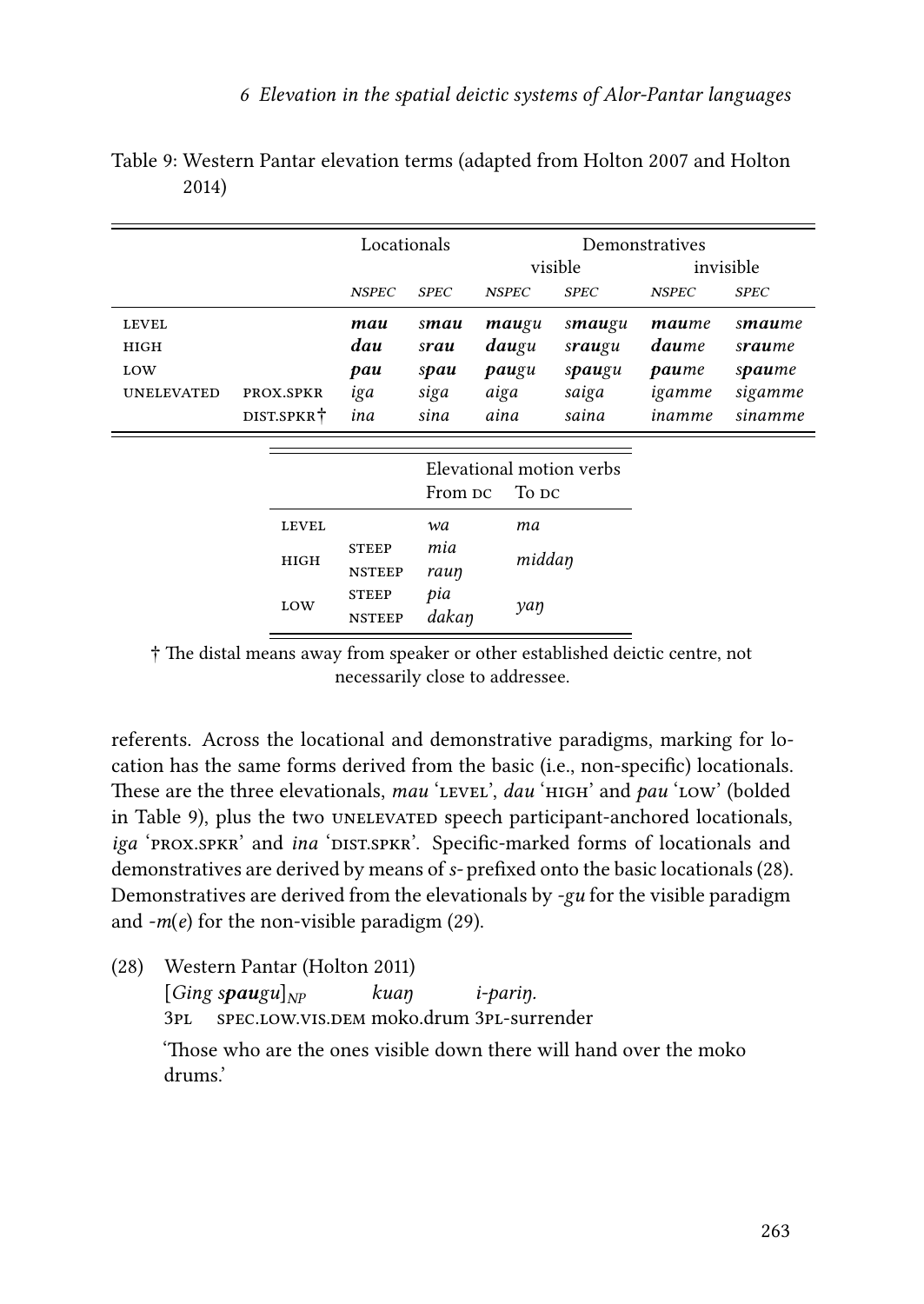(29) Western Pantar [\(Holton 2011\)](#page-35-10) [*Aname ye daum*]*NP* person) one <code>HIGH.NVIS.DEM</code> banyan on sleep snore <code>prog-go</code> *is taŋ tiʔaŋ kor id-dia.* 'Someone who is up there in a banyan tree sleeping and snoring away.'

Western Pantar elevationals occur as predicates denoting the location of a NP referent at an elevation relative to the speaker. Example([30](#page-17-0)) illustrates this predicative use.

<span id="page-17-0"></span>(30) Western Pantar (Holton, p.c.) *Hinani=b srau?* what=foc spec.high 'What is up there?'

Within the clause, elevationals follow the element whose location they denote, and thus may appear clause-medially or -finally. For instance, in([31\)](#page-17-1) the low elevational *pau* follows the subject *eu* 'girl' and denotes the location of her at the time of calling. In([32](#page-17-2)) *pau* denotes the location of the object *habbaŋ* 'village' which it follows, while in [\(33](#page-17-3)) *mau* denotes the location of the pre-subject locative adjunct *habbaŋ* 'village' which it follows.

- <span id="page-17-1"></span>(31) Western Pantar (Holton, Western Pantar corpus) *Eu pau asaŋ ,…* girl low say … 'The girl down there says, …'
- <span id="page-17-2"></span>(32) Western Pantar (Holton, Western Pantar corpus) *Sinam* spec.nvis.dem hill top sit 3pl.r.flx.poss village tow toward watch *bila taŋ misiŋ i habbaŋ pau ya saukaŋ pia.* go.low.steep '(They) sat on the top of the mountain there and looked down at their village.'
- <span id="page-17-3"></span>(33) Western Pantar [\(Holton & Lamma Koly 2008:](#page-36-8)97) *Habbaŋ mau aname horaŋ* village LEVEL person make.noise women.dance *sauke-yabe.* 'Over in the village people are making noise dancing lego-lego.'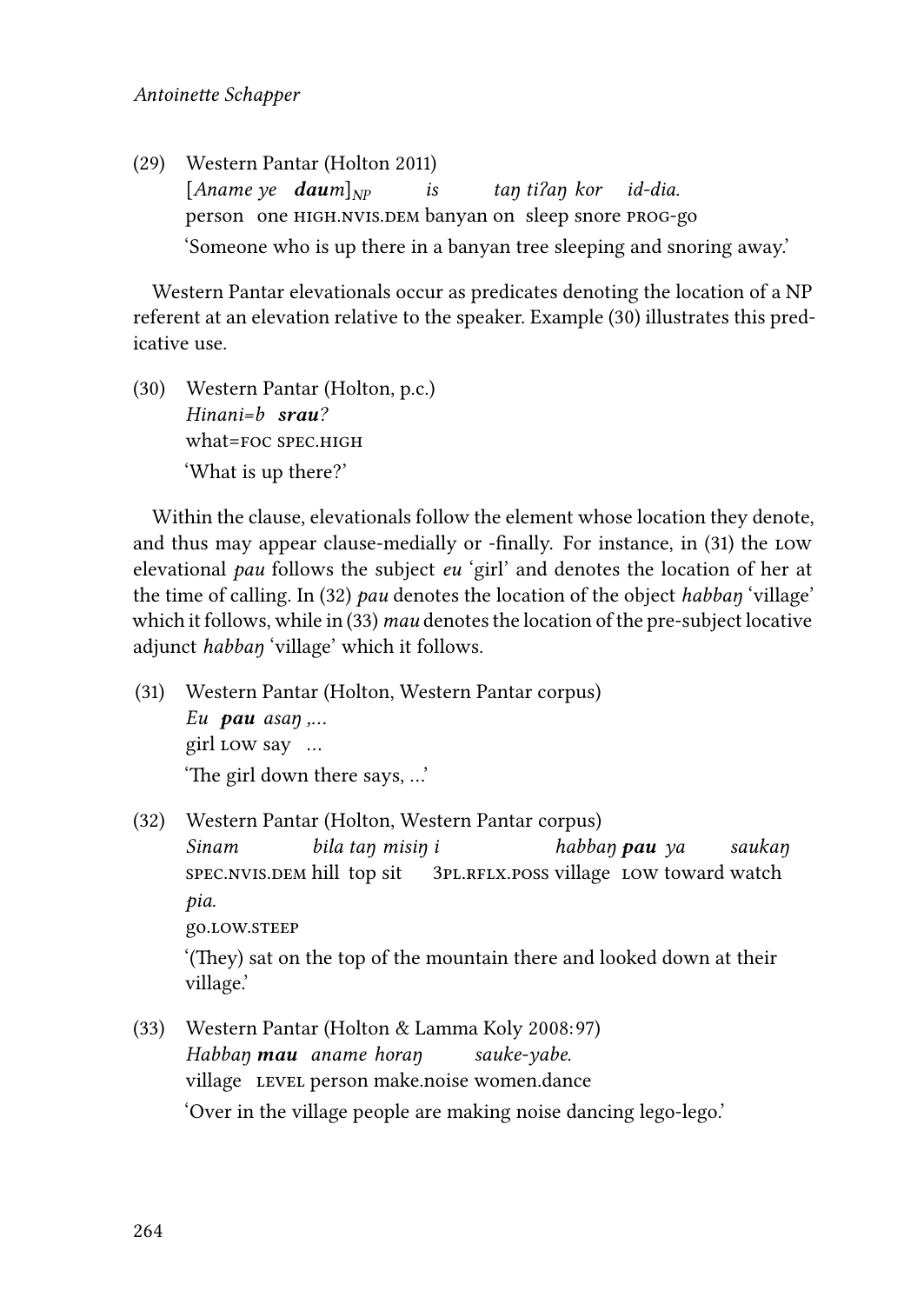Elevationals in clause-final position indicate the location at which the preceding predicate takes place. For instance, final *pau* in [\(34](#page-18-0)) denotes that the event of *teri* 'anchoring' is at lower elevation than the deictic centre. Similarly, in([35\)](#page-18-1) final *dau* signals that the motion denoted by *mia* 'go.HIGH.STEEP' is higher in elevation than the deictic centre.

- <span id="page-18-0"></span>(34) Western Pantar (Holton, Western Pantar corpus) *Asaŋ sibaŋ* say driftwood short one LOW.NVIS.DEM PROG-anchor LOW *tukka yallu paum i-teri pau.* 'Apparently, there's a short (piece of) driftwood caught down there.'
- <span id="page-18-1"></span>(35) Western Pantar (Holton, Western Pantar corpus) *Manne gaŋ a-wake siŋ usiŋ ga-r halli wa* woman 3sg 4-child this cradle 3-with cry go.level prog-go.high.steep *im-mia dau.* high

'His wife cradled her child while crying over him going back up there.'

#### **3.7 Kamang**

Kamang elevation terms are given in Table [10](#page-19-1). The Kamang elevational paradigms have more terms than most AP languages due to the presence of two additional semantic components in the HIGH and LOW domains, namely, direction and distance. Direction has to do with the angle of the path taken or referenced location relative to the angle of the slope. Using a DIRECT elevation term means that the path taken follows the angle of the slope directly (i.e., at its steepest), whilst an INDIRECT elevation term means that the path traverses across the angle of the slope or that the referenced location is off to the side of angle of the slope. Distance is only marked in the INDIRECT domain, and is concerned with whether the path taken is short or long or the referenced location is near or far. Thus, using a near elevation term means traversing across a slope for a short distance, while using a far one means traversing across a slope for a long distance.

<span id="page-18-2"></span>Kamang elevationals occur adverbially, directly before a predicate or a predicate and its object. For instance, in [\(36](#page-18-2)) *mutuŋ* denotes the location from which the calling takes place, and in([37\)](#page-19-2) *tuŋ* gives the location on the slope where the stumbling takes place. An elevational may also occur following a motion verb specifying the resultant location of the motion, as in [\(38\)](#page-19-3) where the elevational *tuŋ* follows its corresponding elevational verb *te*.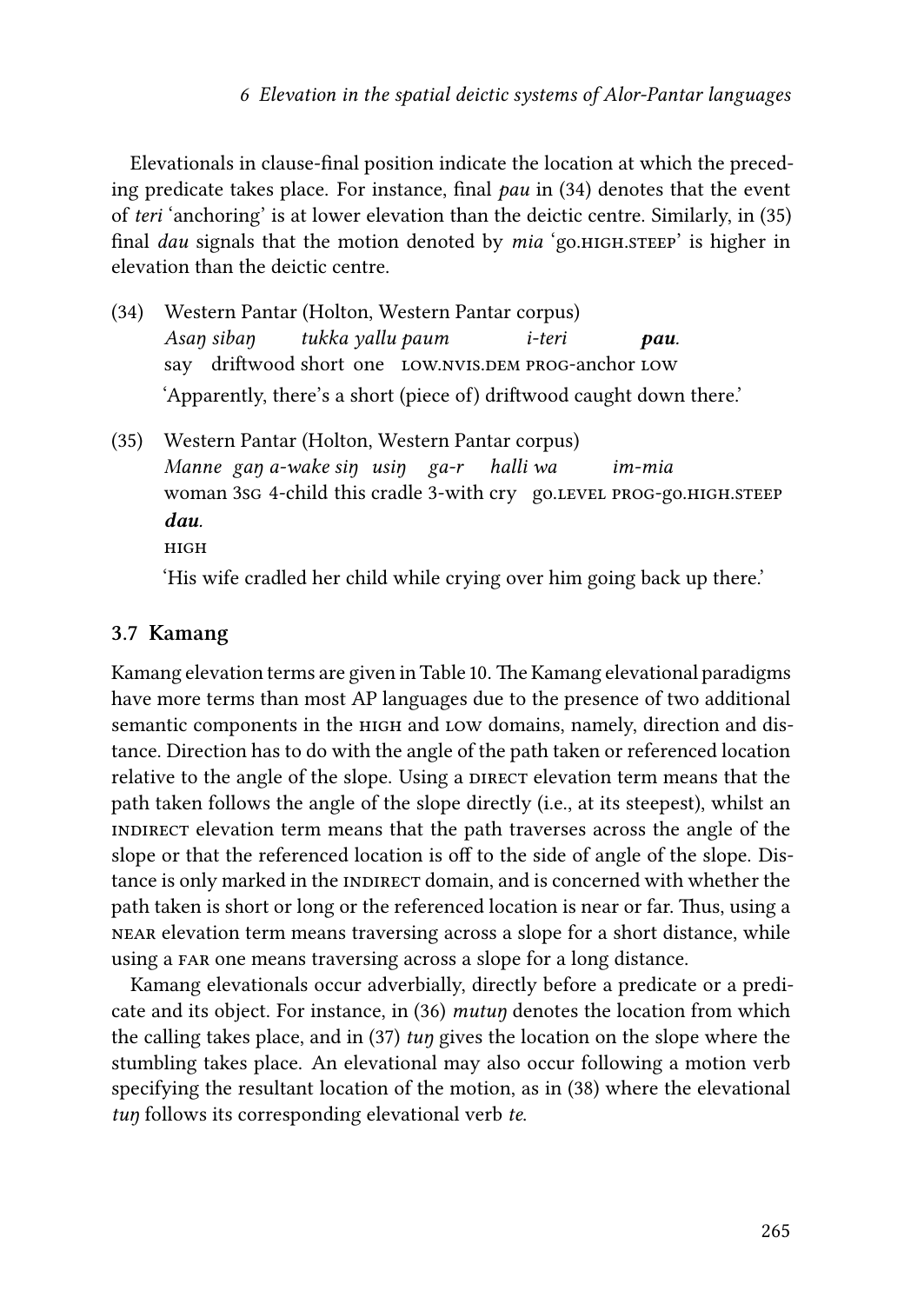|              |                                  |                           | Elevationals          | From <sub>DC</sub> | Elevational motion verbs<br>To dc |
|--------------|----------------------------------|---------------------------|-----------------------|--------------------|-----------------------------------|
| <b>LEVEL</b> |                                  |                           | mun                   | we                 | тe                                |
| <b>HIGH</b>  | <b>DIRECT</b><br><b>INDIRECT</b> | <b>NEAR</b><br><b>FAR</b> | tun<br>mutun<br>tumun | te<br>wete<br>tewe | taan<br>metaan<br>taanme          |
| LOW          | <b>DIRECT</b><br><b>INDIRECT</b> | <b>NEAR</b><br><b>FAR</b> | fun<br>muhun<br>fumun | fe<br>wehe<br>fewe | yaan<br>yaanme                    |

#### <span id="page-19-1"></span>Table 10: Kamang elevation terms

- (36) Kamang([Schapper 2014a](#page-36-9):306) *Nok sue koo mutuŋ wo-iti-si.* one come stay level 3.loc-call-ipfv 'Somebody was calling him from over there.'
- <span id="page-19-2"></span>(37) Kamang([Schapper 2014a](#page-36-9):306) *Markus tuŋ* Markus HIGH.DRCT slope middle stumble-PFV *wuleh sama kawaila-ma.* 'Markus stumbled on the slope up (which is) up there.'
- <span id="page-19-3"></span>(38) Kamang([Schapper 2014a](#page-36-9):306) *Nal te* 1sg go.HIGH.DRCT HIGH.DRCT *tuŋ.* 'I go up top.'

#### <span id="page-19-0"></span>**3.8 Summary**

AP languages invariably have elevation marking in a set of non-verbal elevationals and in a paradigm of elevational verbs. In the preceding sections, we have seen some of the variety that elevational systems contain.

AP languages vary significantly in the number of elevation terms, the number of paradigms over which they occur and the extra semantic components that are added within the three elevational heights (summarized in Table [11\)](#page-20-0).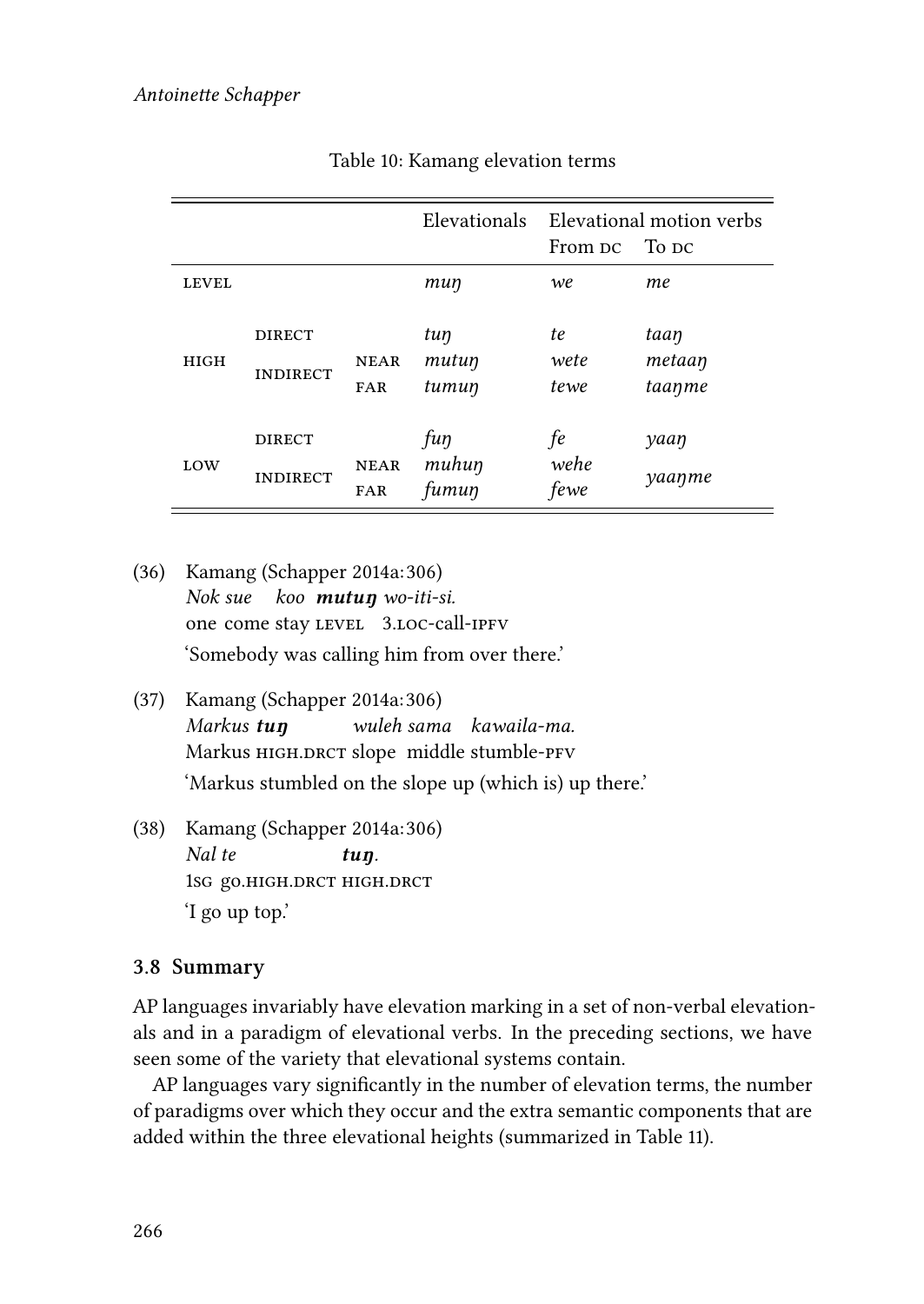|                | elevation | paradigms    | extra    |
|----------------|-----------|--------------|----------|
|                | marked    | with         | semantic |
|                | forms     | elevationals | features |
| Wersing        | 9         | 2            | 0        |
| Teiwa          | 9         | 2            |          |
| Abui           | 11        | 2            |          |
| Blagar         | 32        | 10           | 0        |
| Adang          | 22        | 4            | 3        |
| Western Pantar | 26        | 8            |          |
| Kamang         | 20        | 2            | 2        |

<span id="page-20-0"></span>Table 11: Overview of elaboration of elevational systems in AP languages

Minimally, AP languages have 9 elevation terms, with three elevationals and six elevational motion verbs distinguishing three elevations. A much higher number of terms are found in languages such as Blagar, Adang and Western Pantar, which have elevation marking morphology reiterated over multiple paradigms of different word classes, including in particular demonstratives (one extra paradigm in Adang, two in Blagar and four in Western Pantar), verbs (six extra paradigms in Blagar) and adverbs (one extra paradigm in Blagar).

The number of elevation-marked terms has also been increased by adding semantic distinctions within the three elevational heights. Adang has the greatest number of semantic elaborations, with geophysical, vertical and directional terms being added in the elevationals to the standard global elevationals. Kamang adds two new semantic components to its elevation-marked terms, directionality and distance. Western Pantar and Abui add one extra semantic distinction, steepness and distance respectively.

Added semantic components are typically limited to either particular elevational domains or to particular paradigms of elevation-marked terms. Table [12](#page-21-0) presents an overview of the distribution of these across AP languages. A cell with '1' represents a domain without semantic elaboration, whilst higher numerals (bolded) indicate the presence of semantic elaborations.

We see that it is not typical to elaborate in the LEVEL domain. Only Adang has more than one LEVEL term in its elevationals, due to the regular derivation of directional elevationals from elevation-marked verbs (*falε* < *fa* 'go.level', *malε* < *ma* 'come.level'). All other languages restrict their elaborations to the high and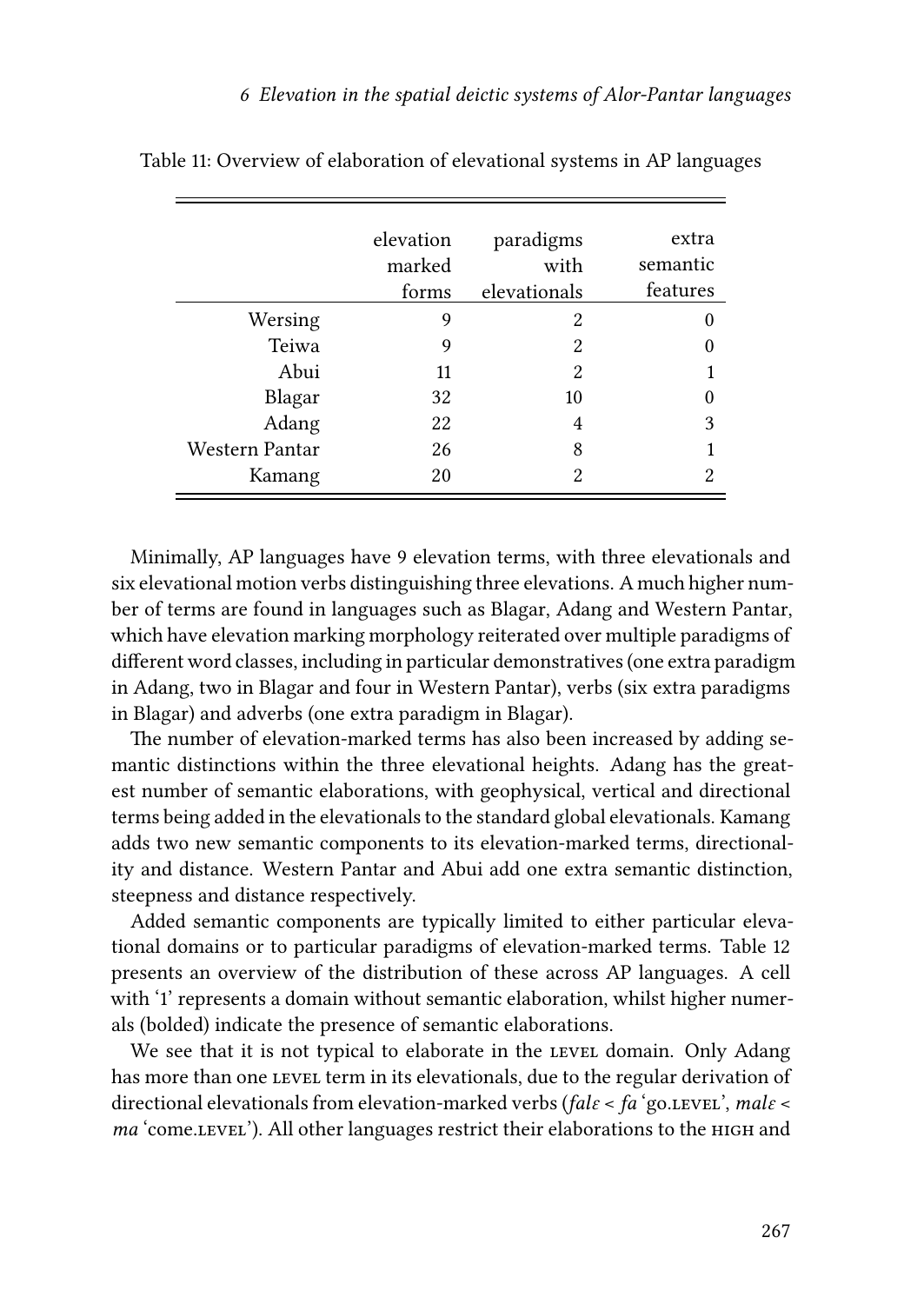|                   | Elevationals |                |                | Elevational motion verbs |                    |              |              |                  |     |
|-------------------|--------------|----------------|----------------|--------------------------|--------------------|--------------|--------------|------------------|-----|
|                   |              |                |                |                          | From <sub>DC</sub> |              |              | To <sub>DC</sub> |     |
|                   | <b>LEVEL</b> | <b>HIGH</b>    | LOW            | <b>LEVEL</b>             | <b>HIGH</b>        | LOW          | <b>LEVEL</b> | <b>HIGH</b>      | LOW |
| Wersing           |              | 1              | 1              |                          | 1                  | 1            | 1            | 1                | 1   |
| Teiwa             |              | 1              | 1              |                          | 1                  | 1            | 1            | 1                |     |
| Abui              |              | $\overline{2}$ | $\overline{2}$ |                          | 1                  | 1            | 1            | 1                |     |
| Blagar            |              | 1              | 1              | 1                        | 1                  | 1            | 1            | 1                |     |
| Adang             | 3            | 6              | $\overline{4}$ |                          | 1                  | 1            | 1            | 1                |     |
| Western<br>Pantar | 1            | 1              | 1              |                          | 2                  | $\mathbf{2}$ |              | 1                |     |
| Kamang            |              | 3              | 3              |                          | 3                  | 3            |              | 3                | 2   |

<span id="page-21-0"></span>Table 12: Number of elevation-marked terms by elevational domain and word class

low domains. Semantic elaborations are typically also limited to one paradigm and are not elaborated over all paradigms. Abui and Adang limit their extra distinctions to elevationals, while Western Pantar limits it to elevational motion verbs denoting movement away from the DC. Kamang is unusual in that it has almost the same semantic elaborations in both its elevationals and elevational verbs. Asymmetries in the number of extra distinctions are present in Adang and Kamang, while Abui and Western Pantar apply the semantic elaboration to all parts of the paradigm.

The syntax of elevation-marked terms also shows variation between languages. Focusing on the elevationals (or "ELEVATED locationals", items referring to a location at a specified elevation), we observed a range of syntactic differences from one language to the next. In Table [13,](#page-22-0) I summarize the ability of AP elevationals to occur predicatively, adverbially and within the NP.

In all but two languages (Kamang and Blagar), elevationals occur as independent clausal predicates indicating the elevation at which the subject was to be located. Blagar does not allow elevationals predicatively, and instead has a derived paradigm of stative elevational verbs which fulfill the same function as predicative elevationals in other AP languages.

All languages allow their elevationals to occur clause-medially, when adverbial. However, only four languages (Teiwa, Blagar, Western Pantar and Kamang) allow elevationals to occur clause-finally. Yet, even where the clausal position was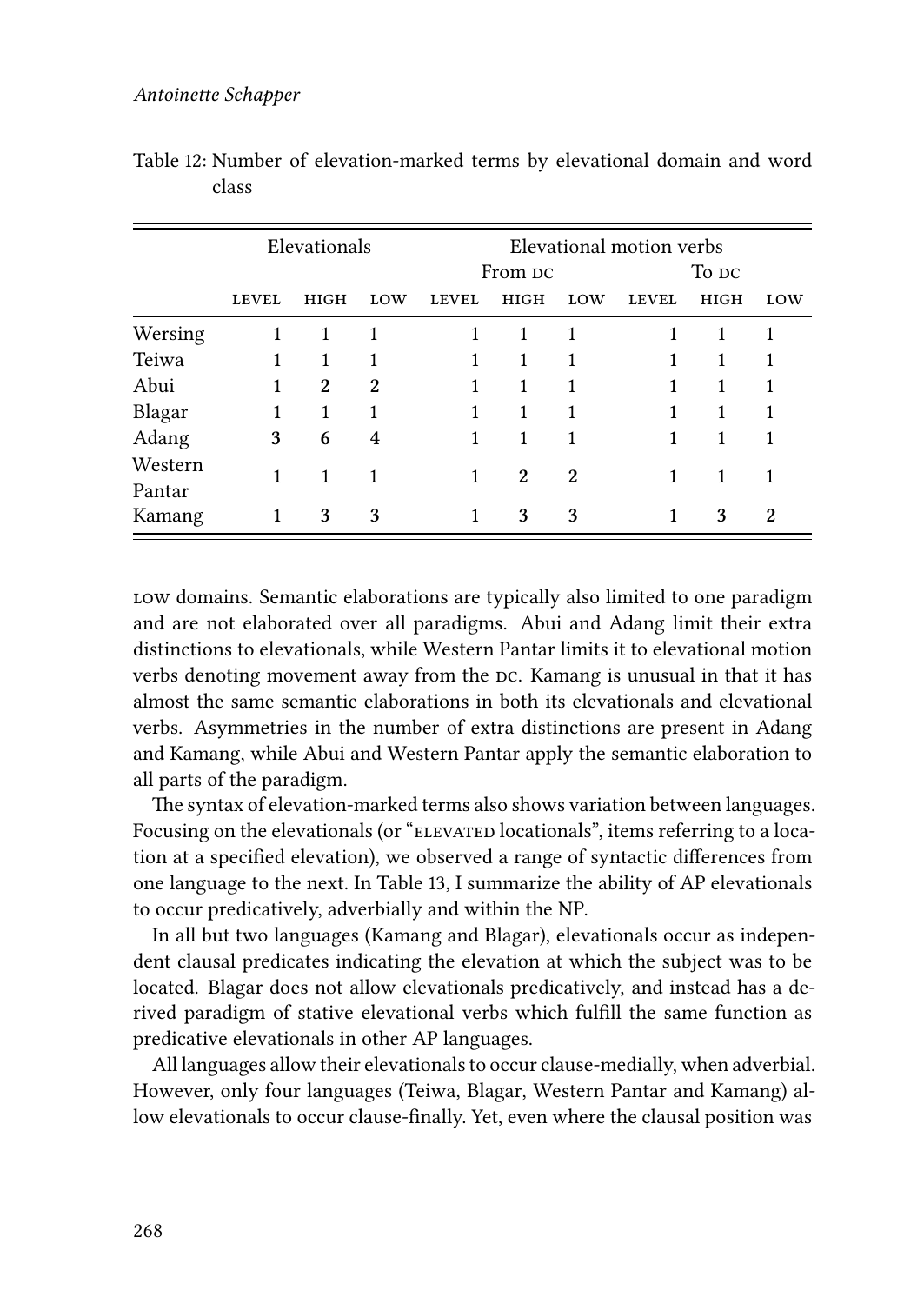|                |             | Adverbial |       |      | (Ad-)Nominal |  |
|----------------|-------------|-----------|-------|------|--------------|--|
|                |             |           |       | with | without      |  |
|                | predicative | medial    | final | noun | noun         |  |
|                |             |           |       | head | head         |  |
| Wersing        | yes         | yes       | no    | no   | no           |  |
| Teiwa          | yes         | yes       | yes   | no   | no           |  |
| Abui           | yes         | yes       | no    | yes  | yes          |  |
| Blagar         | no          | yes       | yes   | no   | no           |  |
| Adang          | yes         | yes       | no    | yes  | no           |  |
| Western Pantar | yes         | yes       | yes   | no   | no           |  |
| Kamang         | no          | yes       | yes   | no   | no           |  |

#### <span id="page-22-0"></span>Table 13: Overview of syntax of elevationals in AP languages

the same, there were, differences from language to language in the function and constituency of elevationals in adverbial use. The most common clause-medial function of an elevational was to mark that the situation or event denoted by the following predicate took place at a certain elevation. This was found for Wersing, Teiwa, Abui, Adang and Kamang clause-medial adverbial elevationals, but not in Blagar and Western Pantar. In Blagar the choice of clausal position of an elevational reflected not spatial but epistemic differences, with clause-medial position signalling certainty on the part of the speaker and clause-final position signalling epistemic accessibility of knowledge of the event to the addressee. In Kamang, by contrast, the clausal position of an elevational reflects a different kind of location: clause-medially an elevational denotes the location at which the following predicate take places, whereas clause-finally an elevational denotes a location resulting from the predicate. In Western Pantar, making a clause-final versus clause-medial distinction is misleading because the constituency of an elevational is the same in both positions: Western Pantar elevationals follow the element whose location they denote, medially these are NPs and finally these are verbs.

In the nominal domain, we also observed variation in how individual languages could use elevationals. All but Abui and Adang did not allow elevationals to occur in the NP. Abui allowed elevationals not only to occur within an NP alongside a head noun, but also to head the NP itself, while Adang only allowed elevationals to occur within a head noun.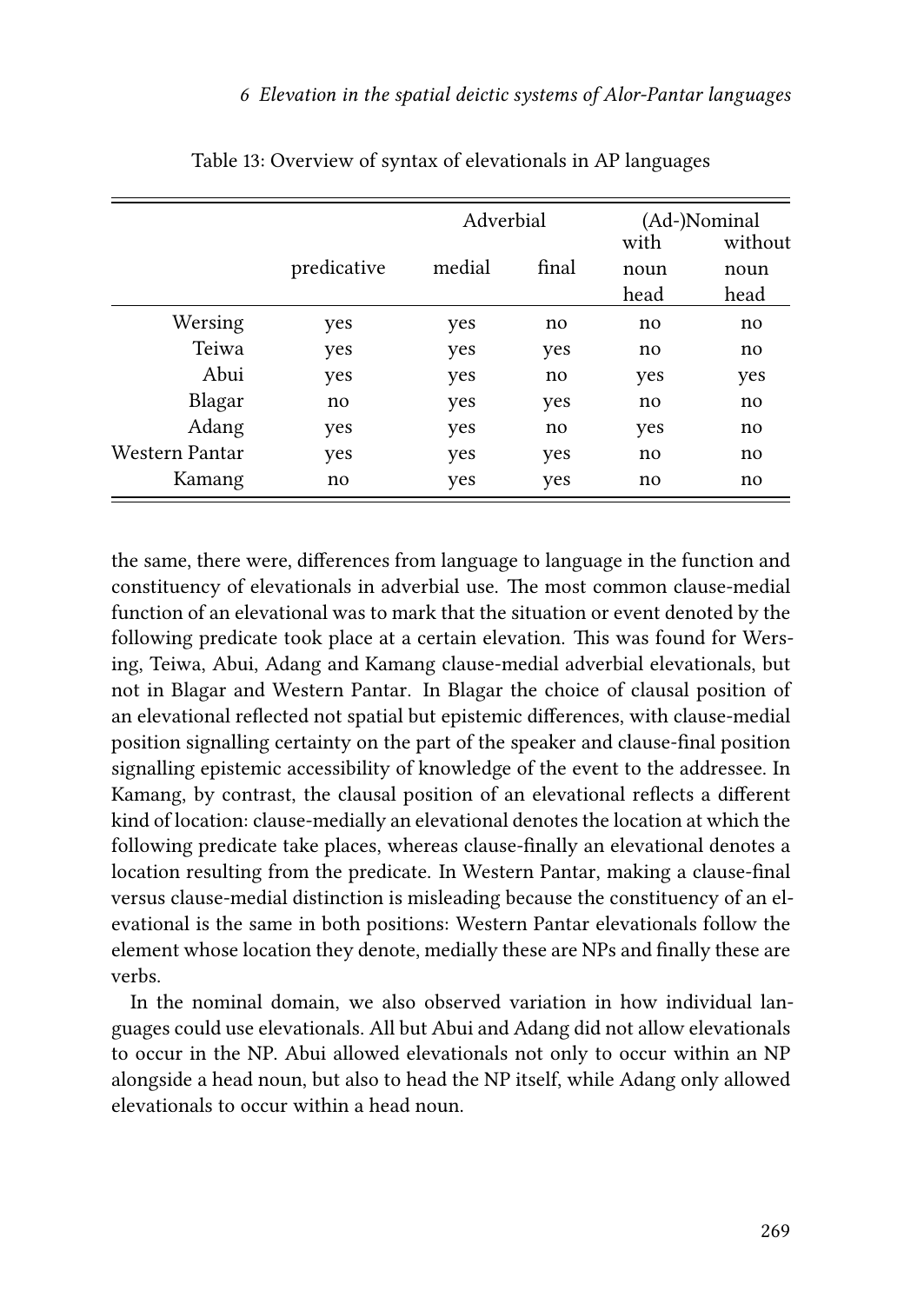In short, elevation marking in AP languages is characterized by diversity not only in the sheer number of terms that systems contain, but also in the semantic components and syntactic behaviour of those terms.

## <span id="page-23-0"></span>**4 History of AP elevation terms**

Thus far our explorations of AP elevational systems have been synchronic, describing the internal structures of the systems one language at a time. Today, even if the majority of elevational systems in AP languages are little explored, the quantity and quality of existing information is sufficient for the formulation of historical hypotheses about the elevational system of their common ancestor, proto-AP (pAP).

In Table [14](#page-23-1), I present the reconstructable elevational forms of pAP. These reconstructions are made by comparing the terms in the systems found in modern AP languages. The one peculiarity of this reconstructed system is that the low elevational domain has two competing reconstructions in the elevational particles (\*po versus \*yo) and in the elevational verbs denoting motion towards the Dc (\*seri versus \*ya(ŋ)). The evidence for these will be discussed in subsequent sections.

|              | Elevationals              | Elevational motion verbs |                        |
|--------------|---------------------------|--------------------------|------------------------|
|              |                           | From <sub>DC</sub>       | To <sub>DC</sub>       |
| <b>LEVEL</b> | $\cdot m_0$               | $\sqrt[k]{i}$            | *mai                   |
| <b>HIGH</b>  | $*(d,t)$ o                | $*mid(a)$                | $*$ medai( $\eta$ )    |
| LOW          | $\int_{-\infty}^{\infty}$ | $^*$ pia                 | *seri<br>$^*$ va $(n)$ |

<span id="page-23-1"></span>Table 14: pAP elevation terms

In Sections [4.1](#page-24-0) and [4.2,](#page-26-0) I look at the evidence for the different forms in the reconstructed proto-paradigms of elevationals and elevational verbs respectively. Finally, in § [4.3](#page-28-0), I consider the mechanisms by which the proto-system has been complicated and additional distinctions have been built up. In the following subsections, I draw on data not only from the seven languages already discussed in § [3,](#page-4-0) but also from an additional four languages, Kaera, Klon, Kui, and Sawila. In these languages, individual basic elevation terms are known but the se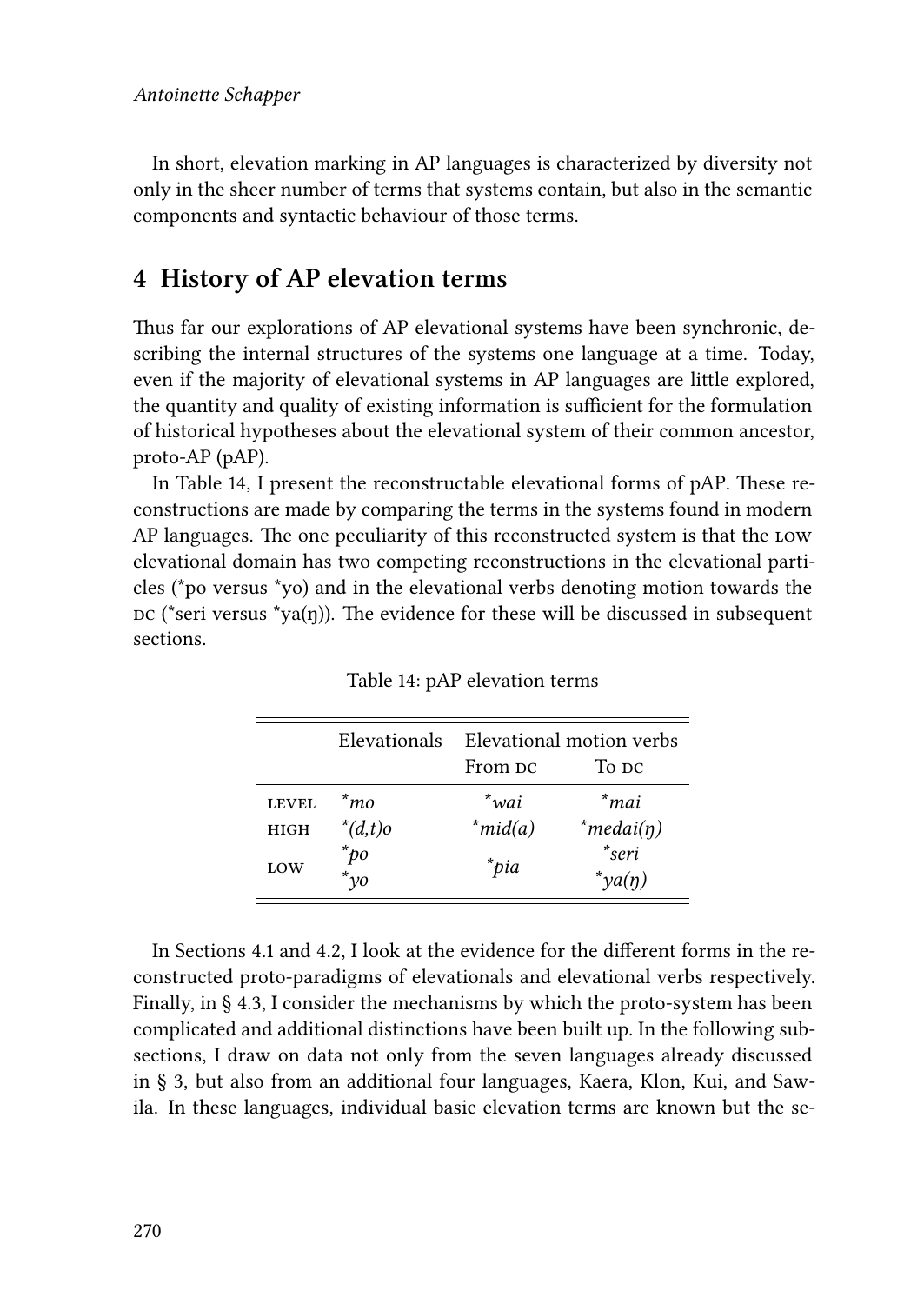mantics and morpho-syntax of the elevation system are not fully understood or described<sup>5</sup>

#### <span id="page-24-0"></span>**4.1 Proto-elevationals**

Table [15](#page-25-0) presents pAP elevationals and their reflexes in the eleven modern AP languages for which we have data. Bolding in the table selects the cognate parts of the modern reflexes.

Reflexes of all four morphemes are found in non-contiguous areas of both Alor and Pantar. The distribution also does not conform to any known subgroups of the AP languages, thus justifying the reconstruction of the four morphemes to the highest level, pAP.

We see from Table [15](#page-25-0) that "bare", that is unaffixed, reflexes of the proto-elevationals are found in Western Pantar, Kaera and Blagar. In West Pantar, Blagar and Adang, these morphemes are found across multiple paradigms of different word classes. Notably, several modern AP languages have reflexes suffixed with a nasal segment. This, I suggest, traces back to an enclitic postposition,  $pAP * = \eta' \text{loc}^6$ Abui reflects the proto-morpheme as  $=\eta$  'LOC' (see example [11](#page-8-1)), an enclitic postposition closely resembling the probable original function of  $*=$ n. In other AP languages, \*=ŋ is preserved fused onto a range of location-signifying words. Many AP languages have postpositions marked with \*=ŋ, for instance: on Blagar *taŋ* 'on top of', but not on Kamang *taa* and Abui *taha*, possibly < \*tas 'stand', or on Wersing *ming* 'in', but not on Kamang *mi*, Klon *mi* and many more < \*mi 'in(side)'.

The four languages for which we have reflexes of proto-elevationals marked with  $* = \eta$  'LOC' are Adang, Kamang, Wersing and Sawila. In the latter three the morpheme is fused on, whilst in Adang reflexes of  $*=$ n only occur on one paradigm and the basic elevational forms combine with other affixes in other paradigms (e.g., *hε-* in the demonstratives, or *-lε* in directional elevationals). In East Alor languages, Wersing and Sawila, the forms have further fossilized suf-

 $<sup>5</sup>$  The following language abbreviations are used in tables in subsequent sections: Tw Teiwa, KE</sup> Kaera, WP Western Pantar, BL Blagar, AD Adang, KL Klon, KI Kui,AB Abui, KM Kamang, Sw Sawila, and We Wersing.

 $<sup>6</sup>$  I give this morpheme its phonetic rather than phonemic value for ease of explication. It seems</sup> likely that, as in many modern AP languages, in pAP the velar nasal was a word-final allophone of pAP \*n.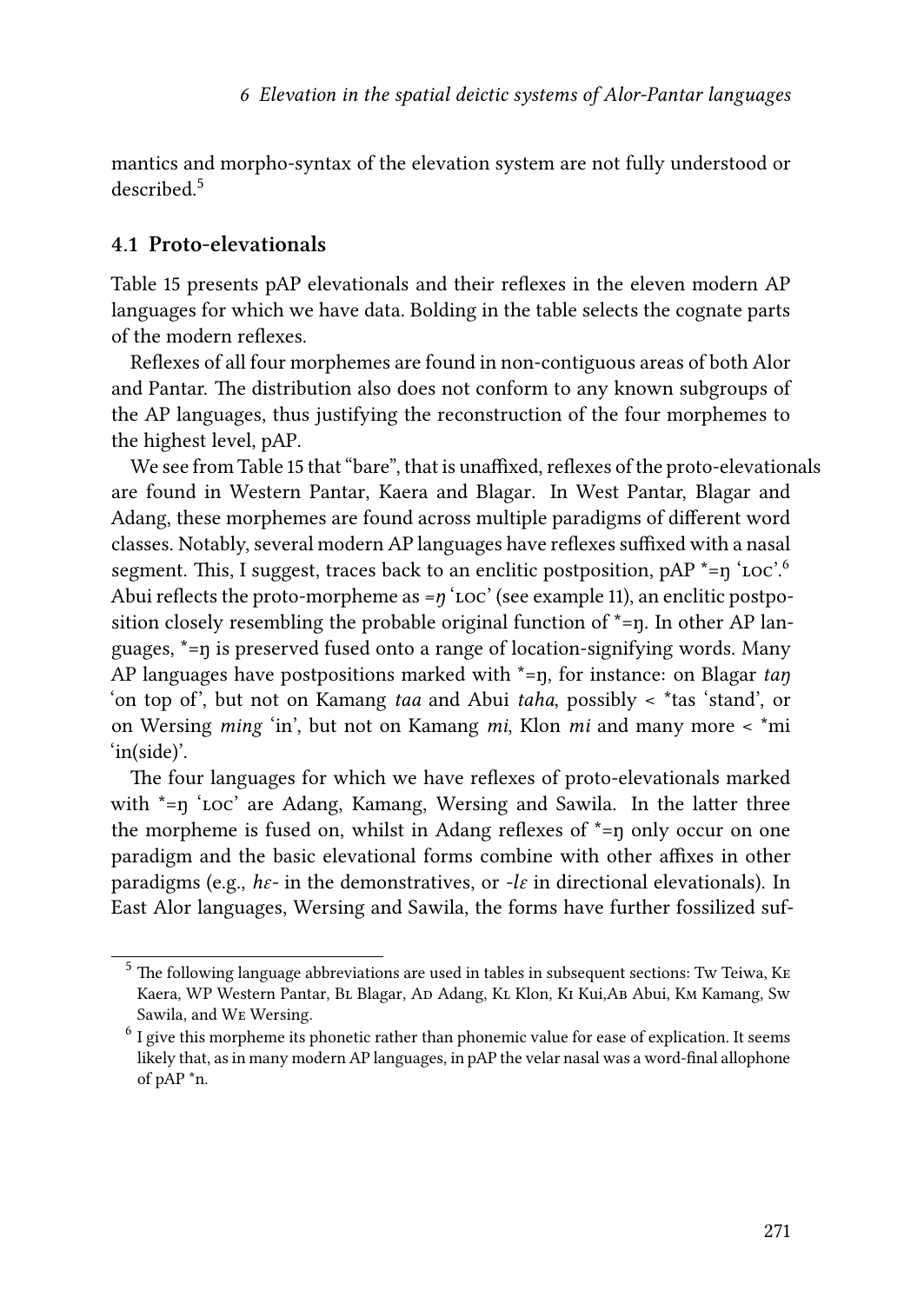|              | pAP                    | Lg             | Reflexes           |
|--------------|------------------------|----------------|--------------------|
| <b>LEVEL</b> | $\boldsymbol{\dot{m}}$ | WP             | mau                |
|              |                        | Bl.            | mo                 |
|              |                        | A <sub>D</sub> | $m$ o $\eta$       |
|              |                        | Kм             | mu                 |
|              |                        | $\rm{W}\rm{E}$ | mona               |
|              |                        | Sw             | mana               |
| <b>HIGH</b>  | $*(d,t)$ o             | <b>WP</b>      | dau                |
|              |                        | Kе             | de                 |
|              |                        | B <sub>L</sub> | do                 |
|              |                        | A <sub>D</sub> | təŋ                |
|              |                        | Kl             | ta                 |
|              |                        | Kм             | tuŋ                |
|              |                        | Wе             | tona               |
|              |                        | Sw             | tana               |
| LOW          | *po                    | WP             | pau                |
|              |                        | Kе             | pe                 |
|              |                        | B <sub>L</sub> | po                 |
|              |                        | A <sub>D</sub> | $p_{\partial\eta}$ |
|              |                        | Kм             | $f$ <i>u</i>       |
|              | $^{\ast}$ yo           | Tw             | yaqai              |
|              |                        | Kі             | iyo                |
|              |                        | $\rm{W}\rm{E}$ | yona               |
|              |                        | Sw             | yana               |

<span id="page-25-0"></span>Table 15: Reflexes of pAP elevationals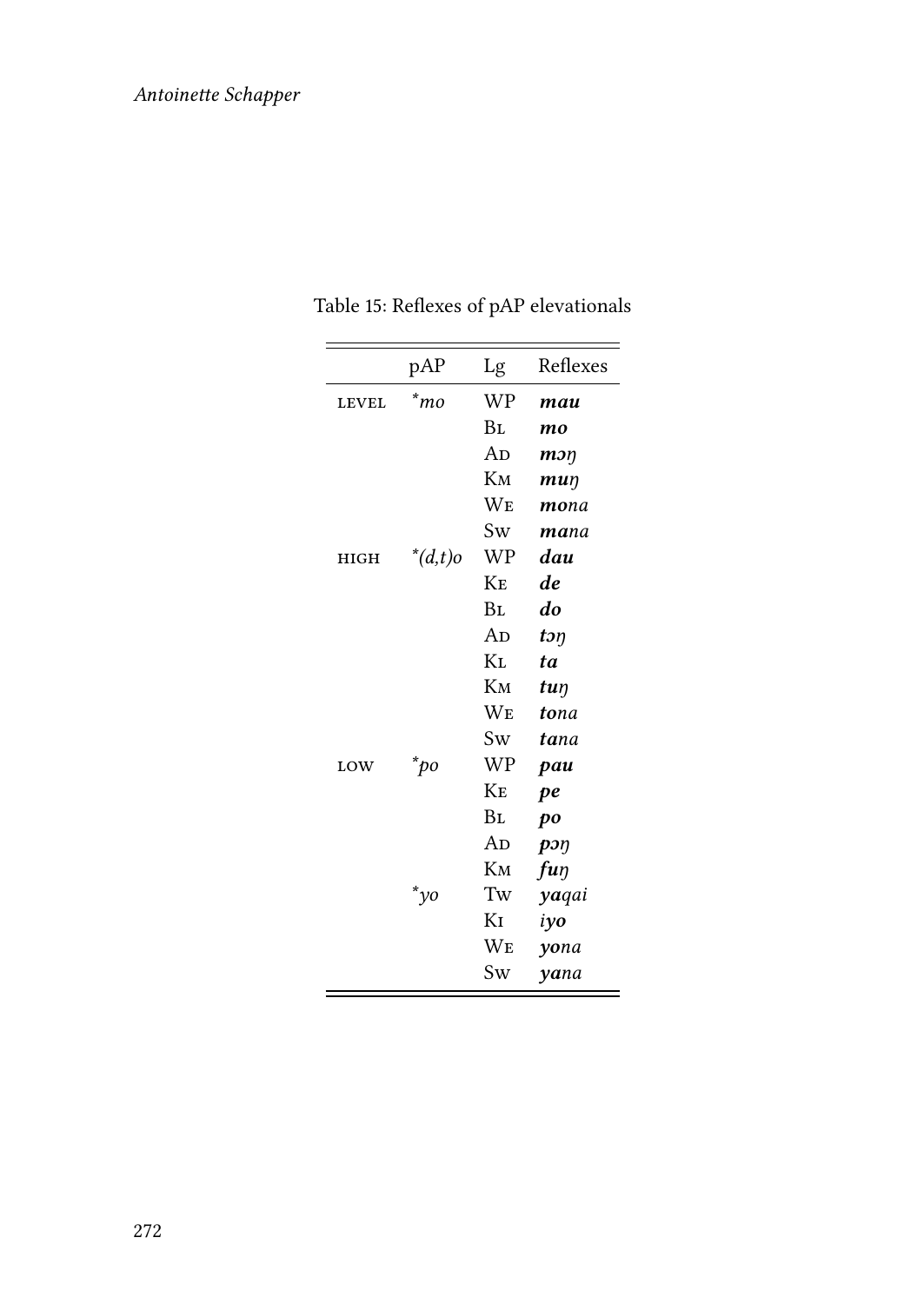fixed with *-a*, a morpheme of unknown significance at this stage.<sup>7</sup> It appears that \*=ŋ was used originally on the elevationals to make them into locative predicates. This is seen in that, whilst Blagar and Western Pantar cannot use their "bare" elevationals as predicates, the elevationals marked with  $* = \eta$  as in Adang, Wersing and Sawila can be predicates. From there, \*=ŋ would have become fixed on the elevationals, even in adverbial function where it would not have been needed originally in pAP, as is suggested by the adverbial use of "bare" elevationals in Blagar and Western Pantar.

#### <span id="page-26-0"></span>**4.2 Proto-elevational verbs**

Table [16](#page-27-0) presents pAP elevational verbs and their reflexes in the eleven modern AP languages for which we have data. Differences between the reconstructed meaning and the modern meaning of the verbs are given below the table.

The reconstruction of the paradigm with proto-forms of the verbs in the LEVEL and high domains is robust and well-supported. Reflexes of these are found throughout the Alor-Pantar area with consistent form-meaning pairings. Some small irregularity is observed in the sound correspondences of reflexes, particularly amongst the reflexes of \*medai(ŋ) 'come.low'. Teiwa *daa*, Kaera and Blagar *da* and Wersing *dai* all show loss of the initial syllable of \*medai(ŋ). It is likely that the initial syllable of the verb was unstressed (i.e.,  $\text{*me'dai(n)}$ ), as is often found in Alor-Pantar roots made up of a light-heavy syllable series. Historical loss of initial unstressed syllables has been observed repeatedly in AP languages [\(Holton et al. 2012:](#page-36-10)93, 111).

The reconstruction of proto-forms of elevational verbs in the low domain is more complex due to the existence of two competing 'come.low' forms, \*seri and  $\alpha$ <sub>ya</sub> $\eta$ ). The majority of AP languages have a reflex of only one of these two. Typically, Pantar languages have reflexes of  $\alpha$ <sup>\*</sup>ya(n) for 'come.Low', while west Alor languages have reflexes of \*seri for 'come.low'. Only east Alor languages have reflexes of both, with a reflex of \*seri for 'come.LOW' and a reflex of \*ya(n) for 'go.low', while no reflexes of \*pia are found, as would be expected for 'go.low'.<sup>8</sup> At this stage, both  $*{ya}(n)$  and  $*{seri}$  are reconstructed to pAP, because evidence

<sup>&</sup>lt;sup>7</sup> Wersing has an enclitic article  $=a'$  ART' which marks NPs for specificity, and a suffix *-a* which marks realis mood on verbs. Note there is some evidence for the existence of elevationals in Wersing without *-a*. In Schapper and Hendery, Wersing corpus., there are two instances of *yoŋ* that were said by an informant to have the same meaning as *yona*.

<sup>&</sup>lt;sup>8</sup> East Alor forms a well-defined low-level subgroup and it is reasonable to assume that this shared characteristic among the languages goes back to their common ancestor, proto-East Alor.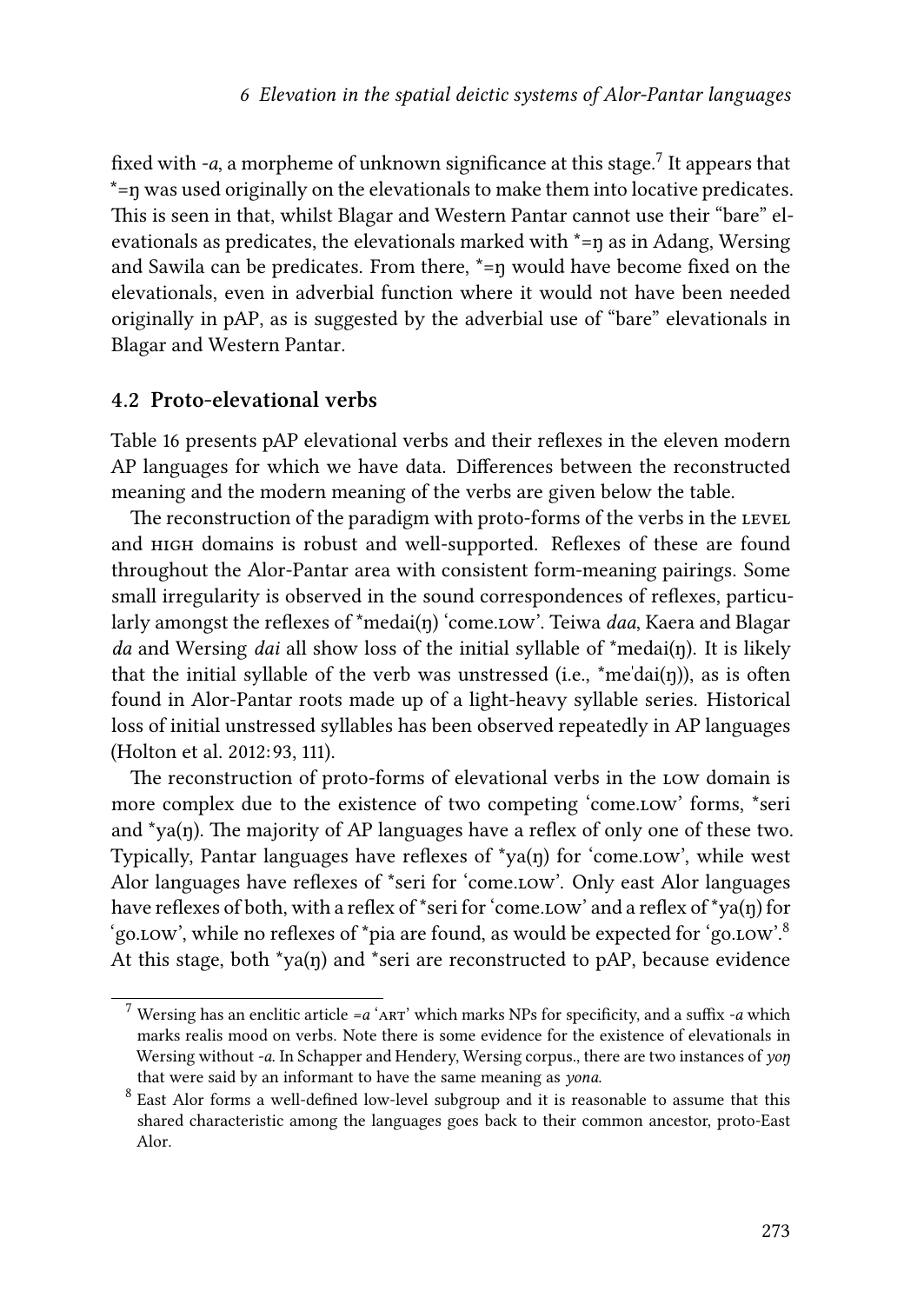| <b>LEVEL</b> | $*$ wai        |              |                |             |                        |      |
|--------------|----------------|--------------|----------------|-------------|------------------------|------|
|              | <b>WP</b>      | wa           | AD             | fa          | Kм                     | we   |
|              | Tw             | wa           | KL             | wa          | <b>W</b> <sub>E</sub>  | wai  |
|              | Kе             | wa           | Kі             | bai         | Sw                     | we   |
|              | B <sub>L</sub> | va           | AB             | we          |                        |      |
|              | $*$ mai        |              |                |             |                        |      |
|              | <b>WP</b>      | ma           | AD             | mа          | <b>WE</b>              | mai  |
|              | Tw             | ma           | KL             | ma          | Кı                     | mai  |
|              | Kе             | mа           | AB             | mе          |                        |      |
|              | B <sub>L</sub> | ma           | Kм             | me          |                        |      |
| HIGH         | $*mid(a)$      |              |                |             |                        |      |
|              | <b>WP</b>      | mia          | A <sub>D</sub> | mid         | $\rm{WE}$              | mid  |
|              | Tw             | mir          | KL             | mid         | Sw                     | mide |
|              | KЕ             | mid          | KI             | mira        |                        |      |
|              | B <sub>L</sub> | mida         | AB             | marei       |                        |      |
|              |                | $*median(n)$ |                |             |                        |      |
|              | <b>WP</b>      | middan       | A <sub>D</sub> | madən       | $\rm{WE}$              | dai  |
|              | Tw             | daa          | KL             | mde         | <b>Sw</b>              | made |
|              | KЕ             | da           | Kі             | maran       |                        |      |
|              | B <sub>L</sub> | da           | AB             | maran       |                        |      |
| LOW          | $*$ pia        |              |                |             |                        |      |
|              | WP             | pia          | A <sub>D</sub> | ip          | $\mathbf{A}\mathbf{B}$ | pa   |
|              | Kе             | ip           | KL             | ip          | $\rm{Km}$              | fe   |
|              | B <sub>L</sub> | <i>?ipa</i>  | Kі             | pa†         |                        |      |
|              | *seri          |              |                |             |                        |      |
|              | Ad             | hεl          | KI             | sei         | WЕ                     | sir  |
|              | KL             | her          | AB             | sei         | Sw                     | sire |
|              | $*ya(\eta)$    |              |                |             |                        |      |
|              | WP             | yaŋ          | B <sub>L</sub> | ya          | Sw                     | yaa‡ |
|              | Tw             | yaa          | Kм             | yaan        |                        |      |
|              | $K_E$          | ya           | WЕ             | $a\ddagger$ |                        |      |

<span id="page-27-0"></span>Table 16: Reflexes of pAP elevational verbs.

† This term in Kui has shifted meaning to 'go west', instead of 'go.low'. This new meaning makes sense as a conventionalization due to the local geography whereby west Alor is significantly less mountainous and overall at a much lower elevation than east Alor, as per [Windschuttel \(2013\).](#page-37-6) ‡ Means 'go.low' instead of expected 'come.low'.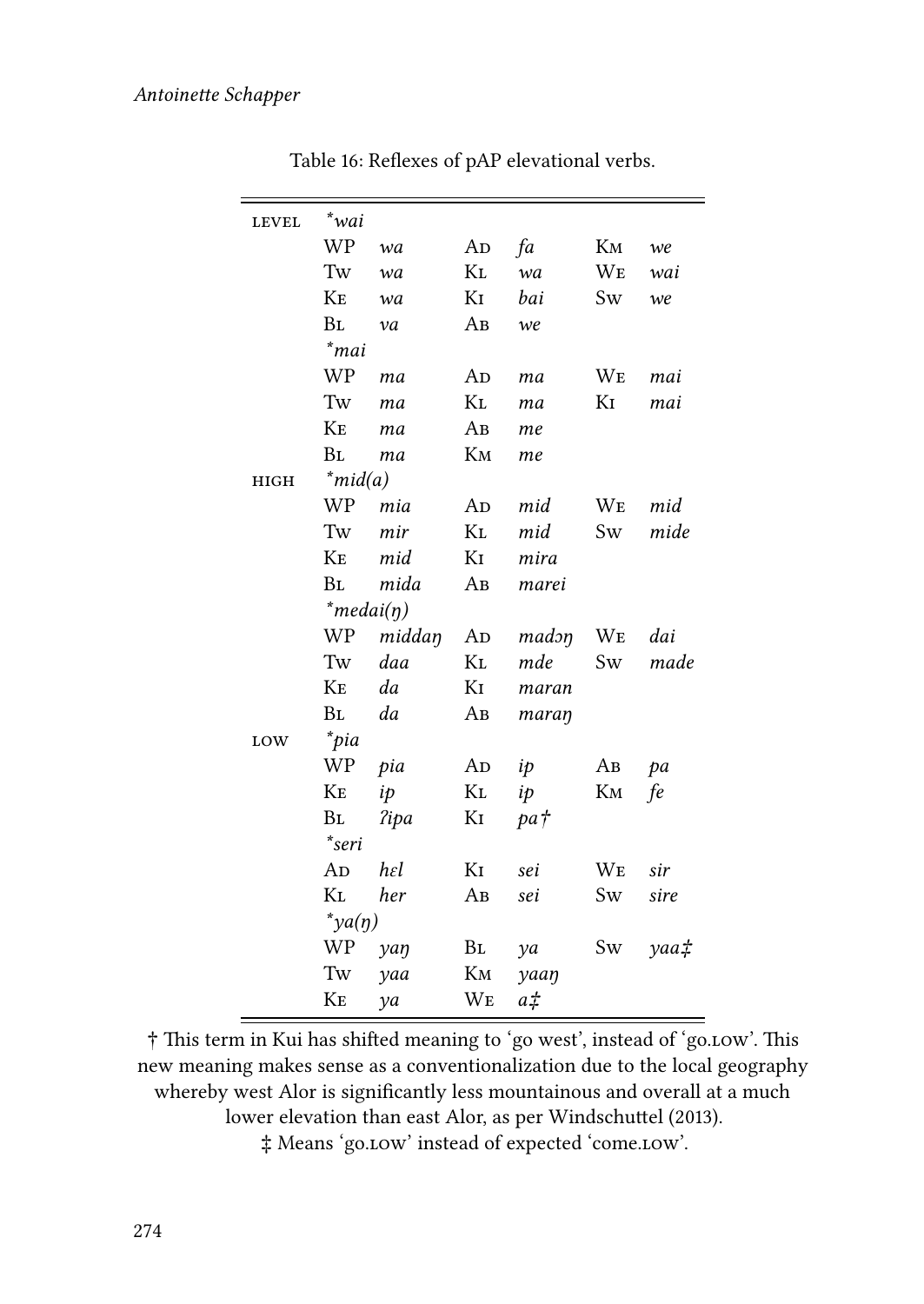for reconstructing one over the other is thin. The slightly wider distribution of reflexes of  $x^2$ <sub>ya</sub>(n) might be taken to indicate that this was the earlier term, and that \*seri was introduced into the elevational verb paradigm soon after the breakup of the proto-language. One potential source for this introduction would be verbs such as Kamang *silaŋ* 'descend', a verb which is not part of the elevation paradigm proper as it is not anchored to a deictic centre as elevational verbs are.

#### <span id="page-28-0"></span>**4.3 Elaborations of the proto-system**

Having reconstructed the elevational system of pAP, we are now in a position to investigate changes to pAP elevational system and establish various developmental paths that have been taken by individual languages or groups of languages since the breakup of the pAP. Note that I am concerned here not with adding further elevation-marked terms to the set through innovative morphology (e.g., Adang directional elevationals marked with *-lε*), so much as with the processes by which distinctions within the elevational system are elaborated.

The first observation to be made is that the pAP elevational system has often altered where new elevation terms (i.e., not reflecting the proto-terms) have emerged. Abui elevationals are an example of this, since reflexes of pAP elevationals are entirely absent in this language (see Table [4\)](#page-7-2). Abui has innovated new terms with a tonal distinction between high and low elevations, with a further distance contrast being added between near and far locations, the latter marked by /w/, the former by its absence. Western Pantar complicates its system of elevational motion verbs towards the DC by incorporating the innovative verbs *diakaŋ* and *rauŋ* into the paradigm alongside *mia* and *pia*, reflexes of the pAP elevational motion verbs \*mid(a) 'go.нисн' and \*pia 'go.Low'. *Diakan* and *raun* have been incorporated into the paradigm for motion along gentle slopes, thereby causing the restriction of meaning of the inherited verbs to be for steeper slopes. Holton (p.c.) notes that for some speakers the innovative steep terms, *diakaŋ* and *rauŋ*, have even largely replaced the inherited gentle slope terms, *mia* and *pia*, in casual speech.

The second mechanism of elaboration of sets of elevation-marked terms is compounding basic terms together to create "mediated" distinctions. Consider the forms of the Sawila elevational motion verbs presented in Table [17](#page-29-0).

In the HIGH and LOW domains we see that there are not the expected two terms each, but instead five each. The DIRECT terms denoting movement along an axis following the line of a slope straight up or straight down reflect individual pAP elevation terms. The INDIRECT terms denote a movement that traverses across the slope diagonally and are formed by compounding different proto-terms together.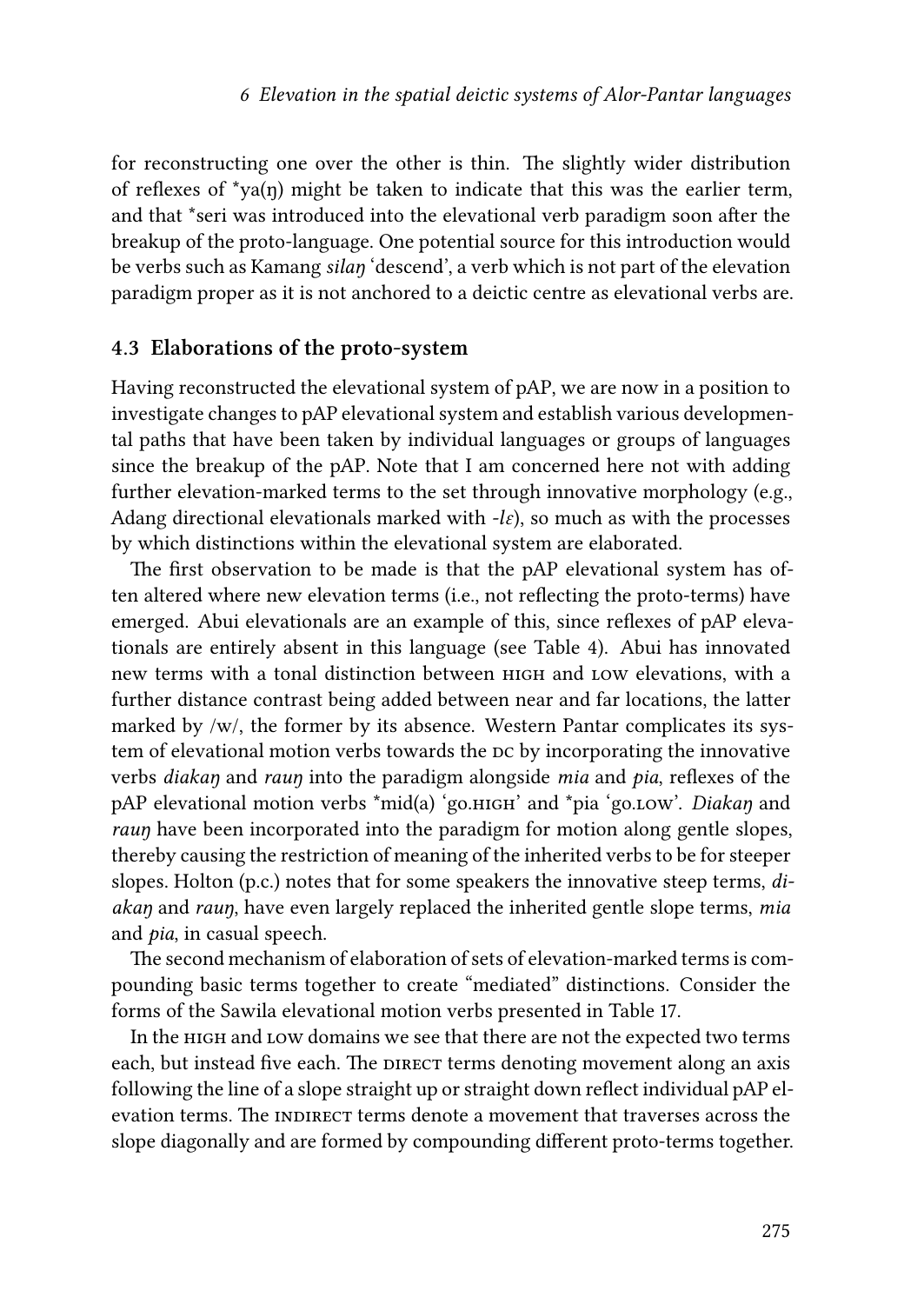|              |                                  | Elevationals | From <sub>DC</sub> | Elevational motion verbs<br>To DC |
|--------------|----------------------------------|--------------|--------------------|-----------------------------------|
| <b>LEVEL</b> |                                  | mana         | we                 | mе                                |
| HIGH         | <b>DIRECT</b><br><b>INDIRECT</b> | anna         | midde<br>waamide   | made<br>mamade<br>madaame         |
| LOW          | <b>DIRECT</b><br><b>INDIRECT</b> | yana         | yaa<br>wayaa       | sire<br>masire<br>тауаа           |

<span id="page-29-0"></span>

| Table 17: Sawila elevational motion verbs (Kratochvíl 2014 and Kratochvíl, Sawila |  |
|-----------------------------------------------------------------------------------|--|
| corpus)                                                                           |  |

<span id="page-29-1"></span>Table 18: Sources of Sawila elevational motion verbs

| нисн domain<br><b>DIRECT</b> | midde<br>made            | $\langle \text{mid}(a) \rangle$ go.high<br>$\prec^*$ medai(n) 'come.high'                                                                                                          |
|------------------------------|--------------------------|------------------------------------------------------------------------------------------------------------------------------------------------------------------------------------|
| <b>INDIRECT</b>              |                          | <i>waamidde</i> $\lt^*$ wai 'go.level' + $\text*{mid}(a)$ 'go.high'<br>$mamade <$ *mai 'come.level' + *medain 'come.high'<br>$madaame <$ *medai(n) 'come.high' + *mai 'come.level' |
| LOW domain                   |                          |                                                                                                                                                                                    |
| <b>DIRECT</b>                | yaa                      | $\langle$ *ya(n) 'come.low'                                                                                                                                                        |
|                              | sire                     | sire 'come.low'                                                                                                                                                                    |
| <b>INDIRECT</b>              | wayaa<br>masire<br>тауаа | $\langle$ wai 'go.level' + *ya(n) 'come.low'<br>s*mai 'come.level' + *sire 'come.low'<br>$\langle$ *mai 'come.level' + *ya(n) 'come.low'                                           |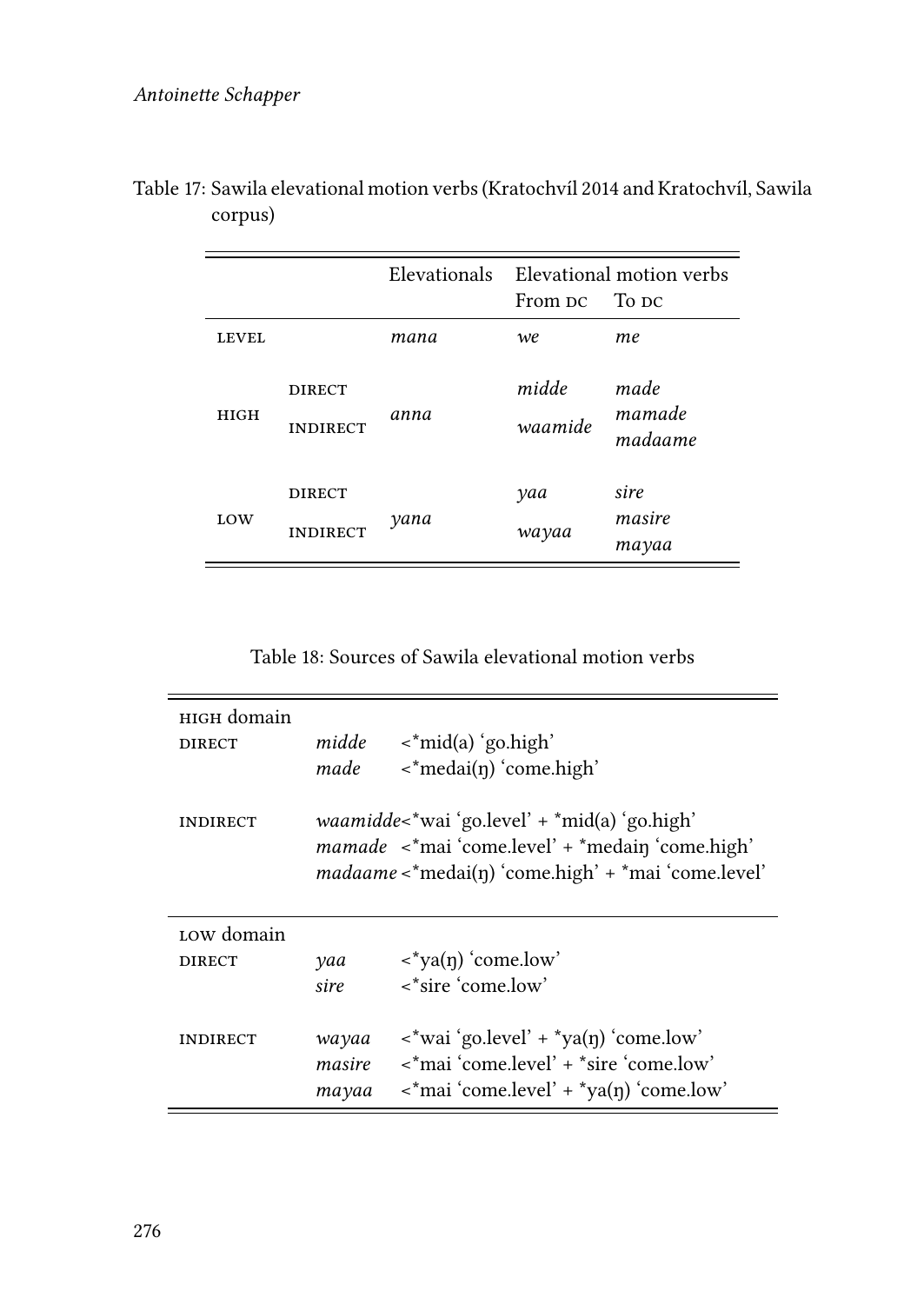The compounding process is not completely regular: there is some inconsistency in the terms that are compounded together in the verbs denoting motion toward the DC.<sup>9</sup> Nevertheless, the etymologies for the terms are clear, as set out in Table [18](#page-29-1).

Kamang presents a more complex example of system elaboration, involving compounding of terms across all elevational word classes not just verbs, as well as paradigm regularization. Looking at the forms of Kamang elevation-marked terms in Table [10](#page-19-1), we see particular morphemic "atoms" are used to build up the elaborated terms in a semi-regular manner. DIRECT terms are simplest, being built thus: (i) the elevational domain is marked by a single consonant *t-* for high, either  $f$ - or  $y$ - for LOW and either  $m$ - or  $w$ - for LEVEL, and (ii) the word class is marked by  $-u$ -*n* for elevationals, by -*e* for elevational motion verb from DC and by *-aan* for elevational motion verb from the DC. This pattern is perfectly illustrated by Kamang's HIGH DIRECT terms: *tun* 'HIGH.DRCT', *te* 'go.HIGH.DRCT' and *taan* 'come.high.drct'. Of these, only *tuŋ* is inherited from pAP, while *te* and *taaŋ* are Kamang innovations following the pattern of morphemic atoms.

Irregularities in the formation of non-compounded elevation terms in Kamang stem from cases in which the morphemic atoms have not been fully applied (as explained further below), and instead there is retention of etymological forms. Table [19](#page-31-1) presents an overview of the non-compounded elevation terms in Kamang, followed by their expected but non-occurring form (marked with \*\*) if they were formed on the morphemic atom pattern, and their relationship to pAP terms.

In Table [19](#page-31-1), we see that the appearance of both *m-* and *w-* in the formation of level motion verbs is a result of the retention of reflexes of pAP \*wai 'go.level' alongside \*mai 'come.level'. If the formation of these terms were to conform to the atomic pattern, we would find the forms \*\*me and \*\*maaŋ instead. In the low domain, *fuŋ* and *fe* are inherited terms that follow the morphemic atom pattern, while *yaan* is a retention of a reflex of pAP \*yaa(n) that does not conform to the pattern expected when using the morphemic atoms.

These basic forms that are established by this set in Kamang are then compounded together to create complex indirect terms in the high and low domains. NEAR INDIRECT terms are built by prefixing the LEVEL morpheme onto the DIRECT term of the corresponding word class, while FAR INDIRECT terms are built by prefixing the DIRECT morpheme onto the LEVEL morpheme of the corresponding word class. The composition of these terms is set out in Table [20](#page-32-0). Also, in this set of compounds, we find irregularity: the expected form \*\*meyaaŋ for

 $^9$  The difference between high <code>iNDIRECT</code> terms denoting motion towards the <code>DC</code> is not understood (František Kratochvíl, p.c.). As such I have not attempted to supply any more precise characterization of these. Kula has a similar system to Sawila, but the meanings of all compound elevational terms are also not yet well understood (Nicholas Williams, p.c..).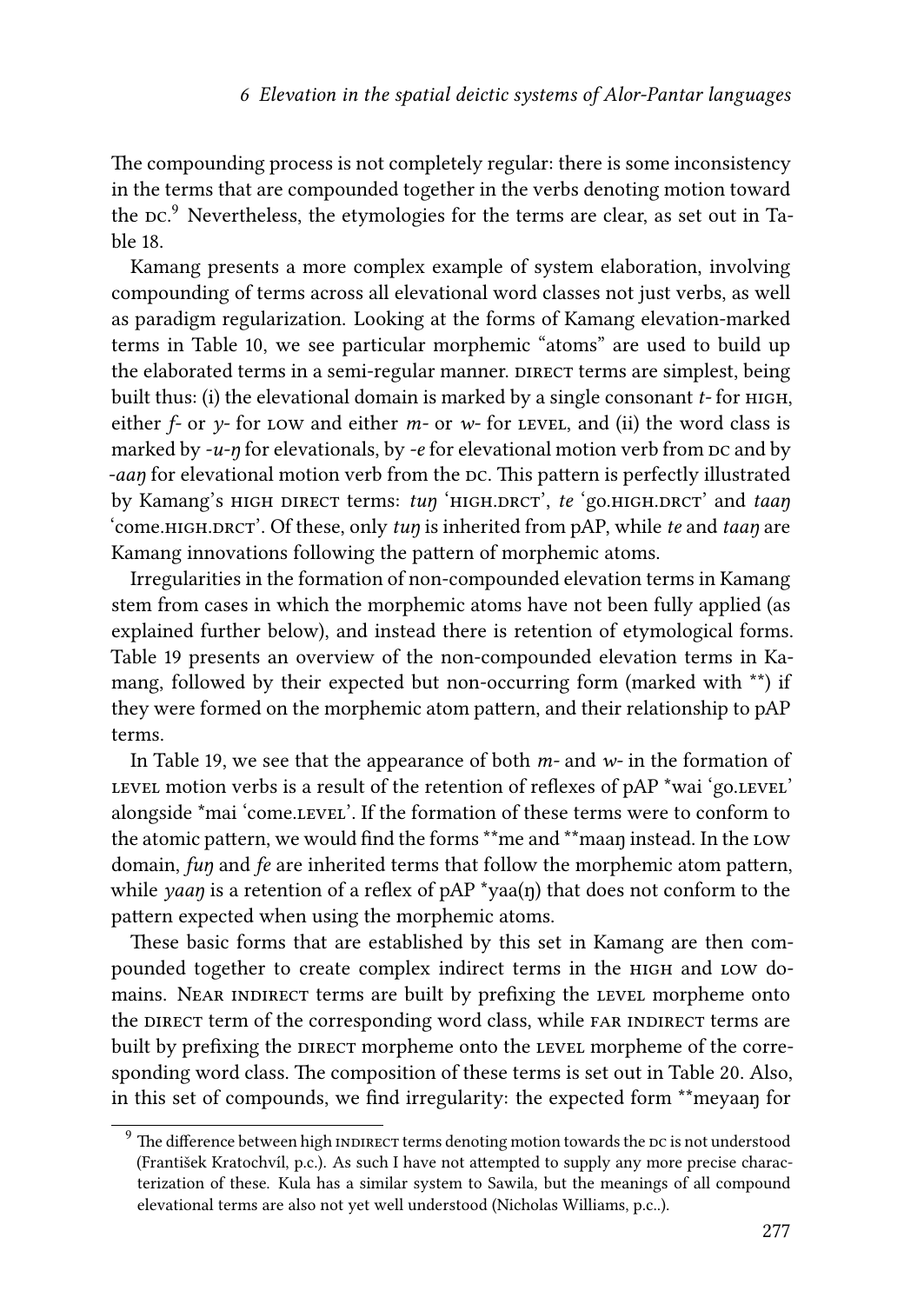<span id="page-31-1"></span>

|              | Elevationals              | Elevational motion verbs                |                                                                                                                              |  |
|--------------|---------------------------|-----------------------------------------|------------------------------------------------------------------------------------------------------------------------------|--|
|              |                           | From <sub>DC</sub>                      | To <sub>DC</sub>                                                                                                             |  |
| <b>LEVEL</b> | mun                       | we<br>$*$ <sup>*</sup> me               | mе<br>**maan                                                                                                                 |  |
|              | $\langle$ pAP *mo- $\eta$ | $\langle$ pAP $\alpha$ <sup>*</sup> wai | $\leq$ pAP $\text{*mai}$                                                                                                     |  |
| HIGH         | tun                       | te                                      | taan                                                                                                                         |  |
|              |                           |                                         | $\langle \text{pAP *}(d, t) \text{O-n} \rangle$ $\langle \text{pAP *mid}(a) \rangle$ $\langle \text{pAP *mid}(a, t) \rangle$ |  |
| LOW          | fun                       | fe                                      | yaan<br>**faan                                                                                                               |  |
|              | $\langle$ pAP *po- $\eta$ | $\langle$ pAP *pia                      | $\langle$ pAP *yaa(n)                                                                                                        |  |

Table 19: Kamang non-compounded elevation-marked terms and their etymologies

'come.LOW.INDRCT.NEAR' does not appear, instead *yaaŋme* is used for near and far indirect motion. This gap in the Kamang paradigm shows that the elaboration of such systems is not as regular as we might anticipate for a process in which morphemes are so transparent.

In sum, AP languages have elaborated the inherited elevational system by bringing innovative new terms often alongside reflexes of terms from the protosystem and/or by combining reflexes of the original system together to create complex forms with "mediated" (i.e., INDIRECT or diagonal directions) semantics.

## <span id="page-31-0"></span>**5 Conclusion**

All AP languages have rich systems of spatial deixis with elevation components. The languages show significant similarity in the basic, core system in which elevation terms occur, namely, in both a verbal and non-verbal domain consistently contrasting level, high, and low elevations. The shared characteristics of the systems can be traced back to a paradigm of elevationals and a paradigm of elevational motion verbs in the ancestral language, pAP. Despite their common origin, modern AP elevational systems display noteworthy differences in the number of terms, paradigms and semantic features they have. Individual languages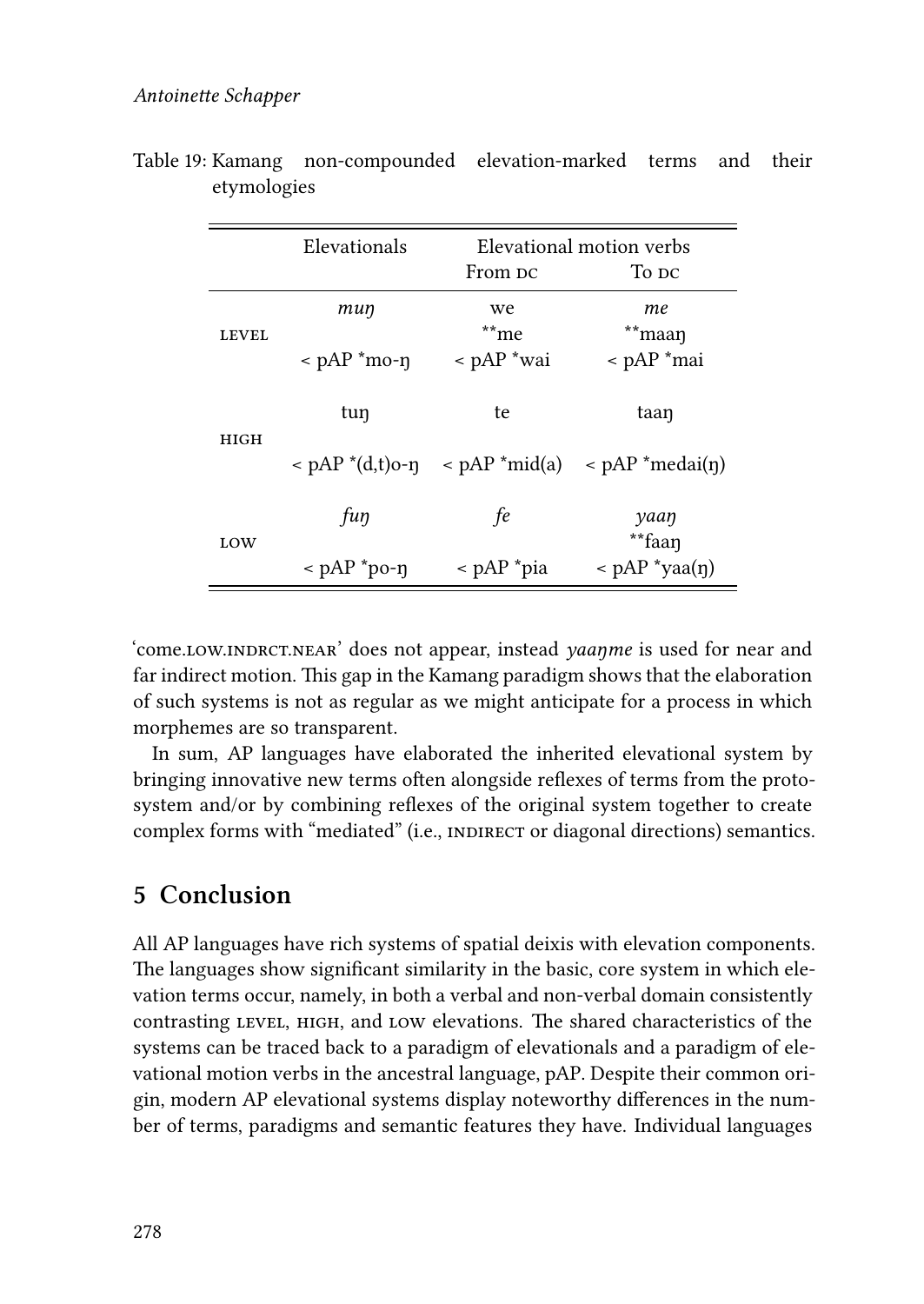#### <span id="page-32-0"></span>*6 Elevation in the spatial deictic systems of Alor-Pantar languages*

Table 20: Sources of Kamang INDIRECT elevation terms.

| HIGH domain         |                                                                   |
|---------------------|-------------------------------------------------------------------|
| NEAR INDIRECT terms | $mutu\eta$ < $mu$ 'LEVEL' + $tu$ 'HIGH.DRT' + $\eta$              |
| ELEVATIONAL:        | $\langle$ we 'go.LEVEL'+te 'go.HIGH.DRT'                          |
| Motion verb from DC | wete                                                              |
| Motion verb to DC   | metaan <me 'come.high.drt'<="" 'come.level'+taan="" td=""></me>   |
| FAR INDIRECT ferms  | $tumung < tu$ 'HIGH.DRT'+ $mu$ 'LEVEL'+ $\eta$                    |
| ELEVATIONAL:        | <te 'go.high.drt'="" 'go.level'<="" td="" we=""></te>             |
| Motion verb from DC | tewe                                                              |
| Motion verb to DC   | taanme <taan 'come'.level<="" 'come.high.drt'+me="" td=""></taan> |
| Low domain          |                                                                   |
| NEAR INDIRECT terms | muhun <mu 'high.drt'+n<="" 'level'+fu="" td=""></mu>              |
| ELEVATIONAL:        | $\langle$ we 'go.LEVEL' + fe 'go.LOW.DRT'                         |
| Motion verb from DC | wehe                                                              |
| Motion verb to DC   | yaanme <yaan 'come.level'<="" 'come.low.drt'+me="" td=""></yaan>  |
| FAR INDIRECT ferms  | $fumu\eta$ < $fu'$ HIGH.DRT' + $mu'$ LEVEL' + $\eta$              |
| ELEVATIONAL:        | $\langle f e' \text{go.LOW.DRT'} + we' \text{go.LEVEL'}\rangle$   |
| Motion verb from DC | fewe                                                              |
| Motion verb to DC   | yaanme <yaan 'come.level'<="" 'come.low.drt'+me="" td=""></yaan>  |

have complicated the basic system by: (i) reiterating the elevational distinction in multiple, additional domains (e.g., Blagar, Western Pantar), (ii) adding additional terms through innovative morphology (e.g., Adang *lε-* elevationals), or (iii) compounding basic terms together to create more distinctions (e.g., Kamang, Sawila). The result is that the AP languages today display the kind of diversity in the details of their morphology, syntax and semantics of their elevational systems that is typical of other domains in the group.

Typologically, the AP systems are remarkable for their complexity, which is much greater than that found in Papuan languages elsewhere for which deictic systems with elevational components have been described (see, e.g., [Heeschen](#page-35-11) [1982,](#page-35-11) [1987\)](#page-35-12). Other Papuan languages only ever have three terms for the three elevational heights and do not reiterate the elevational distinctions across multi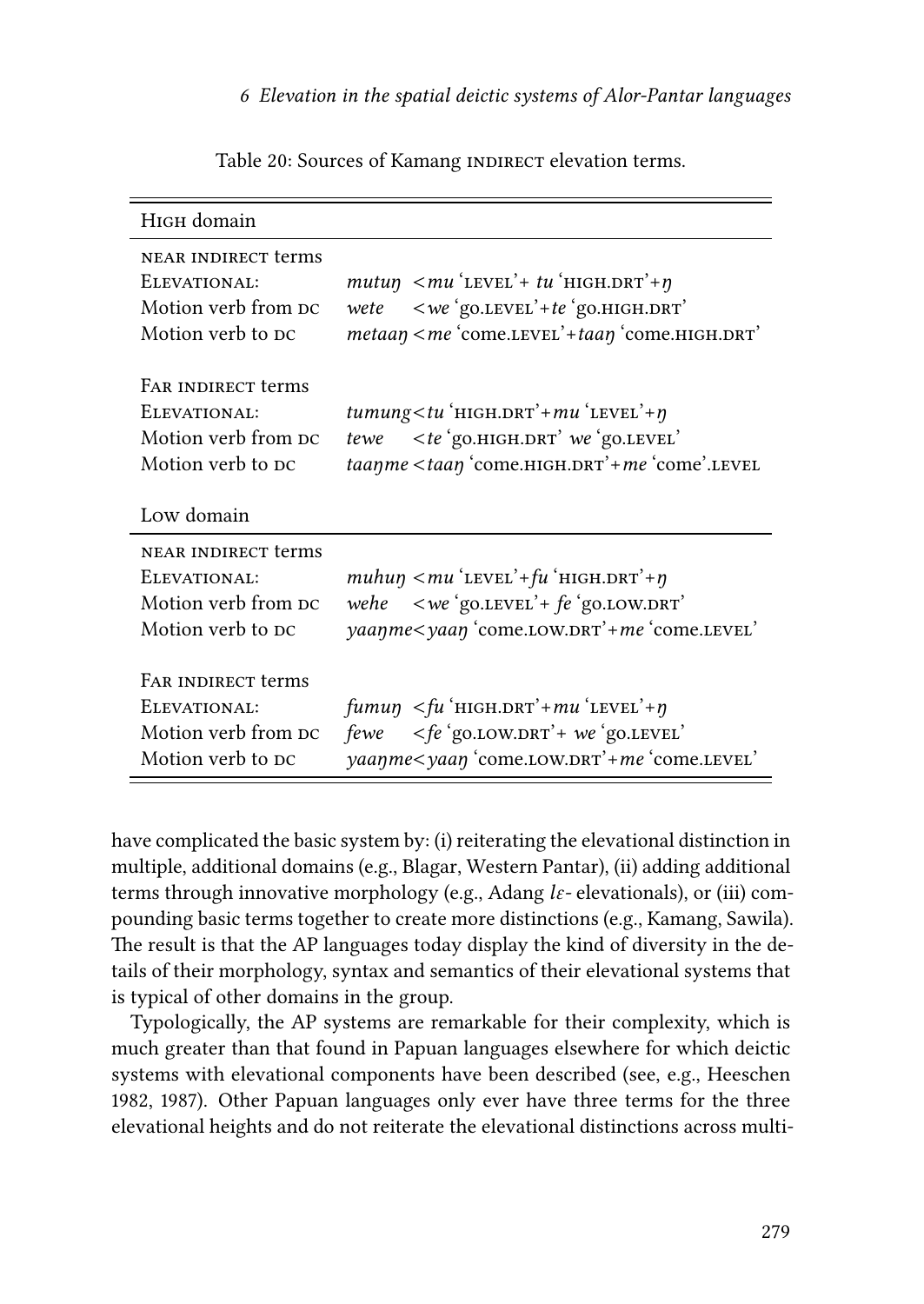ple parts of the lexicon. We might conjecture that the semantic elaborations of elevational domains with features such as distance, steepness and directionality that we have observed in AP languages are rare cross-linguistically, and parallels remain to be identified in a world-wide survey of elevational systems.

The persistent occurrence of elevational distinctions across word classes in AP languages can be usefully understood in terms of the preexisting concept of "semplates" [\(Levinson & Burenhult 2009\)](#page-36-12). A semplate is defined as "a configuration consisting of distinct sets or layers of lexemes, drawn from different semantic subdomains or different word classes, mapped onto the same abstract semantic template"([Levinson & Burenhult 2009](#page-36-12): 154). This fits well with the basic AP pattern in which locationals and motion verbs are organized by a semantic template differentiating the three elevational domains. The interesting feature of AP elevational semplates is their overtness in many instances: Adang, Blagar, Western Pantar use the same morphemes to reiterate the elevational semplate across word classes, while, as we saw in § [4.2,](#page-26-0) Kamang has in part discarded inherited lexemes and developed a system of morphemic atoms used to form complex subnodes in the elevational semplate. Thus, the AP elevational systems studied here not only present new evidence for the existence of [Levinson & Burenhult'](#page-36-12)s (2009) templates, but also have the potential to illuminate the diachronic processes by which abstract semplates may become productive and increasingly overt in their marking.

### **Sources**

| Abui           | Kratochvíl Abui corpus, Kratochvíl (2007)          |
|----------------|----------------------------------------------------|
| Adang          | Haan (2001); Robinson & Haan (2014)                |
| Blagar         | Steinhauer (1977, 1991, 2012, 2014), p.c.          |
| Kaera          | Klamer (2014)                                      |
| Kamang         | Schapper (2012, 2014a)                             |
| Klon           | Baird (2008), Baird Klon corpus                    |
| Kui            | Windschuttel (2013)                                |
| Sawila         | Kratochvíl (2014), Sawila Toolbox dictionary, p.c. |
| Teiwa          | Klamer (2010), fieldnotes, Teiwa corpus            |
| Wersing        | Schapper & Hendery (2014)                          |
| Western Pantar | Holton (2007, 2011, 2014), Western Pantar corpus,  |
|                | p.c., Holton & Lamma Koly (2008)                   |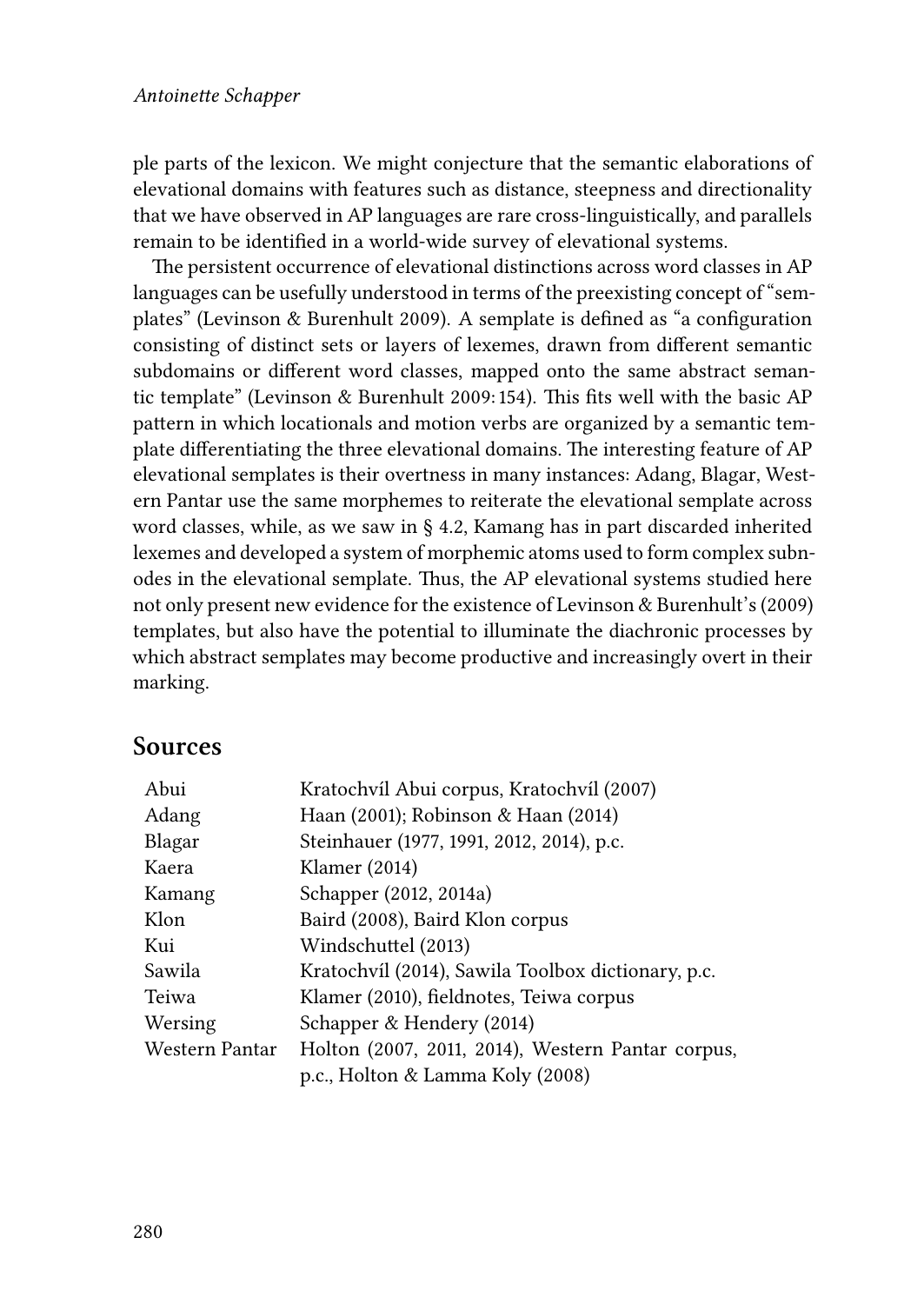## **Acknowledgments**

Thanks go to Hein Steinhauer, Gary Holton and František Kratochvíl for answering my many questions on the elevation terms in the languages of their expertise. I would also like to thank Juliette Huber for the very useful discussions on elevation terms in Makasae and Makalero, related languages spoken on Timor. Information on these languages does not appear in this chapter, but comparison with them informed some of the reconstructions made here. Any errors are, of course, my own.

## **Abbreviations**

| $\overline{2}$  | 2nd person                   | LOC           | Locative                    |
|-----------------|------------------------------|---------------|-----------------------------|
| 3               | 3rd person                   | LOW           | refers to any location sit- |
| 4               | 4th person                   |               | uated down(ward of) the     |
| $\overline{AB}$ | Abui                         |               | deictic centre              |
| AD              | Adang                        | NP            | Noun phrase                 |
| <b>ADDR</b>     | Addressee-anchored           | <b>NSPEC</b>  | non-specific                |
| AP              | Alor-Pantar                  | <b>NSTEEP</b> | non-steep                   |
| ART             | Article                      | <b>NVIS</b>   | Non-visible                 |
| B <sub>L</sub>  | Blagar                       | <b>PAP</b>    | proto-Alor-Pantar           |
| DC              | Deictic Centre               | PL            | Plural                      |
| <b>DEM</b>      | Demonstrative                | <b>POSS</b>   | Possessive                  |
| <b>DIST</b>     | Distal                       | PROG          | Progressive                 |
| <b>DRCT</b>     | Direct                       | <b>PROX</b>   | Proximal                    |
| <b>HIGH</b>     | refers to any location sit-  | REAL          | Realis                      |
|                 | uated up(ward of) the de-    | RFLX          | Reflexive                   |
|                 | ictic centre                 | SG            | Singular                    |
| <b>INDRCT</b>   | Indirect                     | <b>SPEC</b>   | Specifier                   |
| <b>IPFV</b>     | Imperfective                 | <b>SPKR</b>   | Speaker-anchored            |
| KE              | Kaera                        | <b>STEEP</b>  | steep                       |
| Kт              | Kui                          | <b>SUBJ</b>   | Subject                     |
| Kм              | Kamang                       | Sw            | Sawila                      |
| <b>LEVEL</b>    | refers to any location situ- | Tw            | Teiwa                       |
|                 | ated level with the deictic  | <b>VIS</b>    | Visible                     |
|                 | centre                       | Wе            | Wersing                     |
|                 |                              | WP            | Western Pantar              |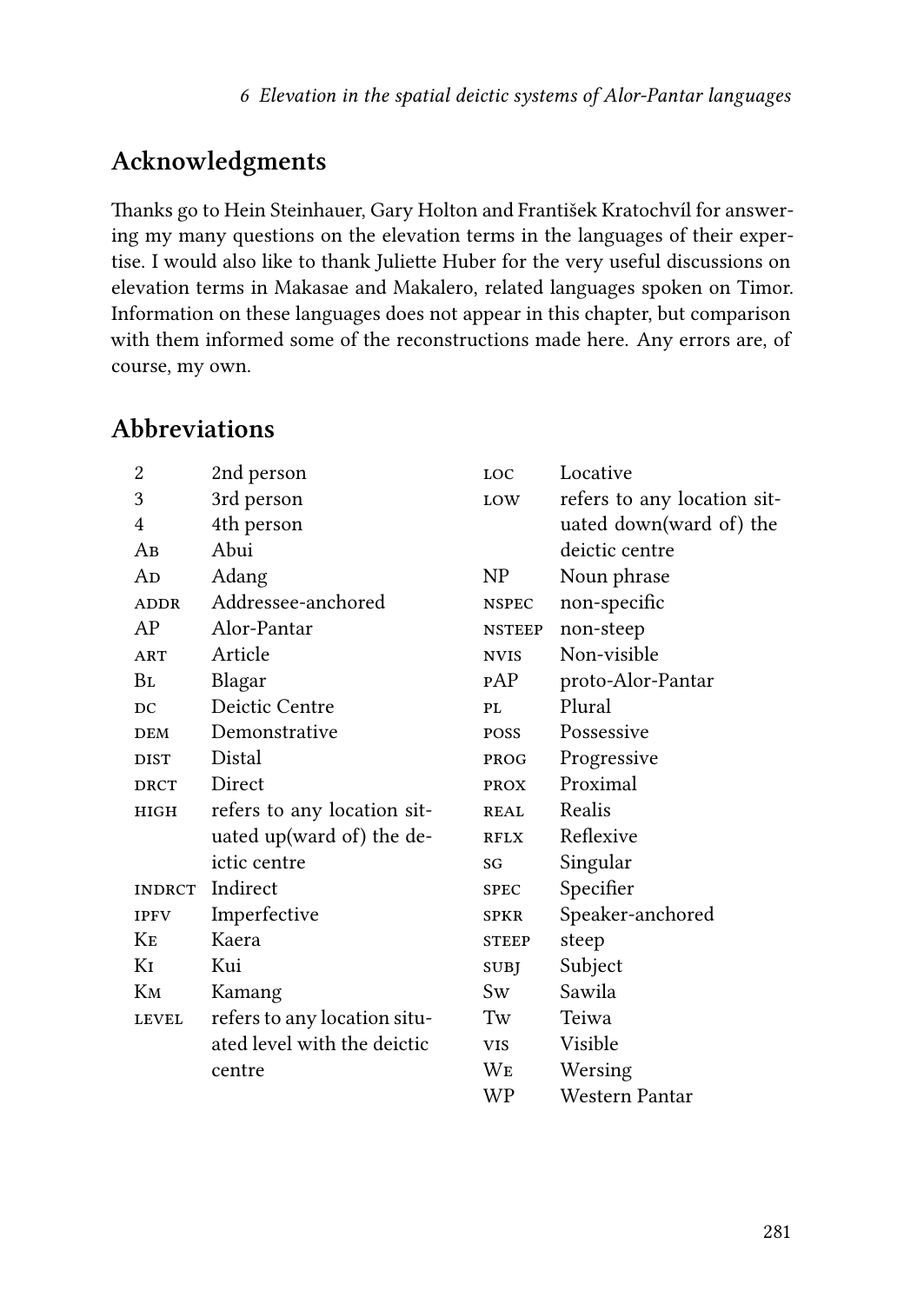## **References**

- <span id="page-35-13"></span>Baird, Louise. 2008. *A grammar of Klon: a non-Austronesian language of Alor, Indonesia*. Vol. 596 (Pacific Linguistics). Canberra: Pacific Linguistics, Research School of Pacific & Asian Studies, The Australian National University.
- <span id="page-35-0"></span>Bickel, Balthasar. 2001. Deictic transposition and referential practice in Belhare. *Journal of Linguistic Anthropology* 10(2). 224–247.
- <span id="page-35-6"></span>Burenhult, Niclas. 2008. Spatial coordinate systems in demonstrative meaning. *Linguistic Typology* 12. 99–142.
- <span id="page-35-1"></span>Cheung, Candice Chi-Hang. 2007. On the noun phrase structure of Jingpo. *USC Working Papers in Linguistics* 3. 32–56.
- <span id="page-35-2"></span>Diessel, Holger. 1999. *Demonstratives: form, function, and grammaticalization*. Vol. 42 (Typological Studies in Language). Amsterdam: John Benjamins.
- <span id="page-35-3"></span>Dixon, R. M. W. 1972. *The Dyirbal language of North Queensland*. Vol. 9 (Studies in Linguistics). Cambridge: Cambridge University Press.
- <span id="page-35-5"></span>Dixon, R. M. W. 2003. Demonstratives: a cross-linguistic typology. *Studies in Language* 27(1). 61–112.
- <span id="page-35-4"></span>Ebert, Karen H. 2003. Kiranti languages: an overview. In Graham Thurgood & Randy J. LaPolla (eds.), *The Sino-Tibetan languages* (Routledge Language Family Series), 505–517. London: Routledge.
- <span id="page-35-7"></span>Haan, Johnson Welem. 2001. *The grammar of Adang: a Papuan language spoken on the island of Alor East Nusa Tenggara - Indonesia*. Sydney: University of Sydney PhD thesis. [http://www-personal.arts.usyd.edu.au/jansimps/haan/.](http://www-personal.arts.usyd.edu.au/jansimps/haan/)
- <span id="page-35-11"></span>Heeschen, Volker. 1982. Some systems of spatial deixis in Papuan languages. In Jürgen Weissenborn & Wolfgang Klein (eds.), *Here and there. Cross-linguistic studies in deixis and demonstration.* 81–109. Amsterdam: John Benjamins.
- <span id="page-35-12"></span>Heeschen, Volker. 1987. Oben und Unten. In Mark Münzel (ed.), *Neuguinea. Nutzung und Deutung der Umwelt.* Vol. 2, 601–618. Frankfurt am Main: Museum für Völkerkunde.
- <span id="page-35-8"></span>Holton, Gary. 2007. *Directionals and spatial deixis. An Overview of Western Pantar.* <http://www.uaf.edu/alor/langs/western-pantar/directionals.html.>.
- <span id="page-35-10"></span>Holton, Gary. 2011. Landscape in Western Pantar, a Papuan outlier of southern Indonesia. In David M. Mark, Andrew G. Turk, Niclas Burenhult & David Stea (eds.), *Landscape in language*, 143–166. Amsterdam: John Benjamins.
- <span id="page-35-9"></span>Holton, Gary. 2014. Western Pantar. In Antoinette Schapper (ed.), *Papuan languages of Timor, Alor and Pantar: Sketch grammars*, vol. 1, 23–96. Berlin: Mouton de Gruyter.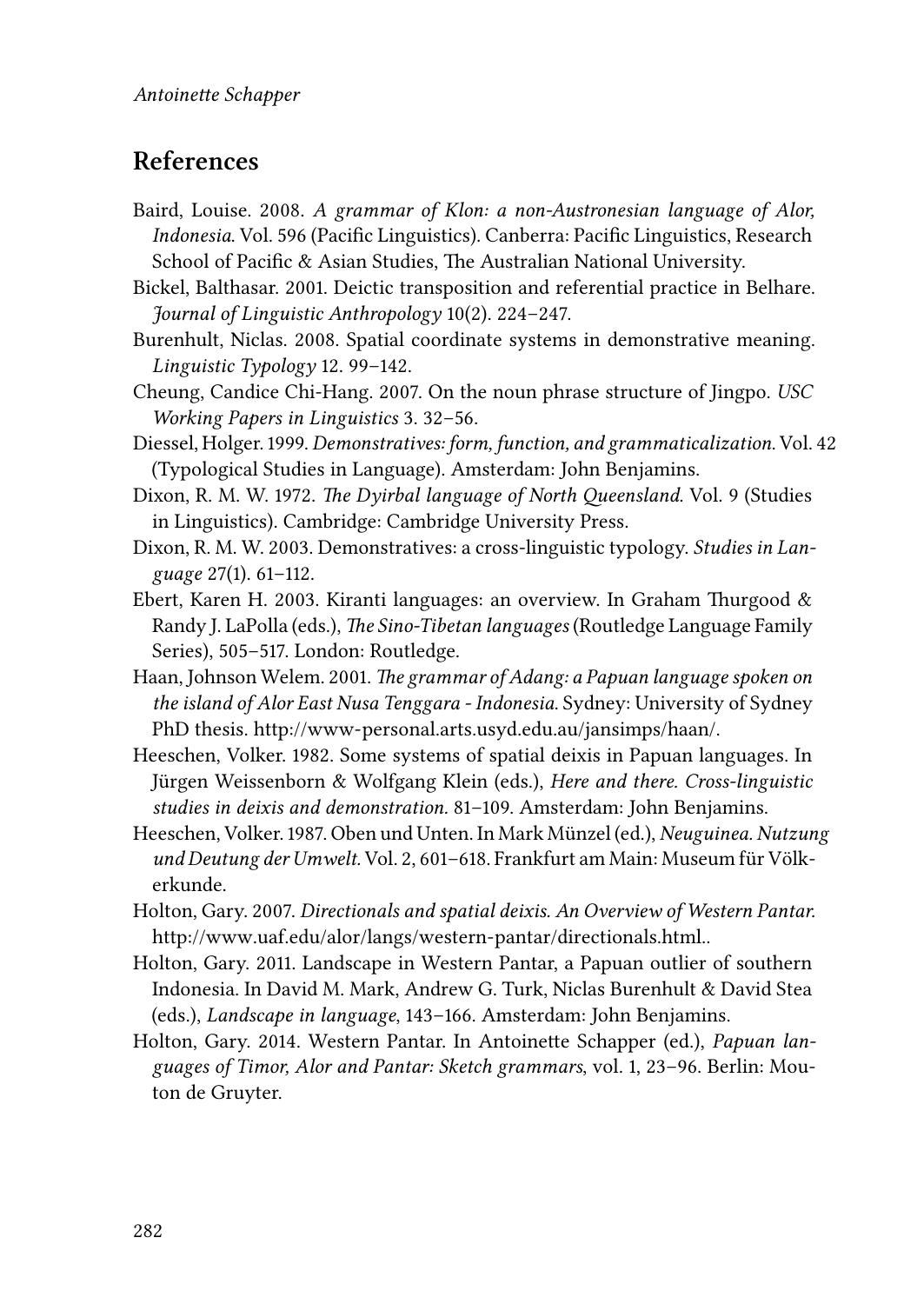- <span id="page-36-8"></span>Holton, Gary & Mahalalel Lamma Koly. 2008. *Kamus pengantar Bahasa Pantar Barat: Tubbe - Mauta - Lamma*. Kupang, Indonesia: UBB-GMIT.
- <span id="page-36-10"></span>Holton, Gary, Marian Klamer, František Kratochvíl, Laura C. Robinson & Antoinette Schapper. 2012. The historical relations of the Papuan languages of Alor and Pantar. *Oceanic Linguistics* 51(1). 86–122.
- <span id="page-36-5"></span>Klamer, Marian. 2010. *A grammar of Teiwa* (Mouton Grammar Library 49). Berlin: Mouton de Gruyter.
- <span id="page-36-13"></span>Klamer, Marian. 2014. Kaera. In Antoinette Schapper (ed.), *Papuan languages of Timor, Alor and Pantar: Sketch grammars*, vol. 1, 97–146. Berlin: Mouton de Gruyter.
- <span id="page-36-6"></span>Kratochvíl, František. 2007.*A grammar of Abui: a Papuan language of Alor*. Utrecht: LOT.
- <span id="page-36-11"></span>Kratochvíl, František. 2014. Sawila. In Antoinette Schapper (ed.), *Papuan languages of Timor, Alor and Pantar: Sketch grammars*, vol. 1, 351–438. Berlin: Mouton de Gruyter.
- <span id="page-36-12"></span>Levinson, Stephen & Niclas Burenhult. 2009. Semplates: a new concept in lexical semantics? *Language* 85(1). 153–174.
- <span id="page-36-1"></span>Levinson, Stephen C. 1983. *Pragmatics*. Cambridge: Cambridge University Press.
- <span id="page-36-2"></span>Miller, Wick R. 1996. *Guarijó: gramática, textos, y vocabulario*. Mexico City: Instituto de Investigaciones Antropológicas, Universidad Nacional Autónoma de México.
- <span id="page-36-3"></span>Noonan, Michael. 2006. *Contact-induced change in the Himalayas: the case of the Tamangic languages*. Paper presented at the International Colloquium on Language Contact and Contact Languages, University of Hamburg, July 6-8, 2006.
- <span id="page-36-0"></span>Post, Mark. 2011. Topographical deixis and the Tani languages of North-East India. In G. Hyslop, S. Morey & M. Post (eds.), *North East Indian linguistics*, 137– 154. New Delhi: Cambridge University Press India.
- <span id="page-36-7"></span>Robinson, Laura C. & John Haan. 2014. Adang. In Antoinette Schapper (ed.), *Papuan languages of Timor, Alor and Pantar: Sketch grammars*, vol. 1, 221–284. Berlin: Mouton de Gruyter.
- <span id="page-36-4"></span>Schapper, Antoinette. 2012. *Elevation and scale in two Papuan languages*. Talk presented at EuroBabel Final Conference, Leiden, 23-26 August 2012.
- <span id="page-36-9"></span>Schapper, Antoinette. 2014a. Kamang. In Antoinette Schapper (ed.), *Papuan languages of Timor, Alor and Pantar: Sketch grammars*, vol. 1, 285–350. Berlin: Mouton de Gruyter.
- Schapper, Antoinette (ed.). 2014b. *Papuan languages of Timor, Alor and Pantar: Sketch grammars*. Vol. 1. Berlin: Mouton de Gruyter.